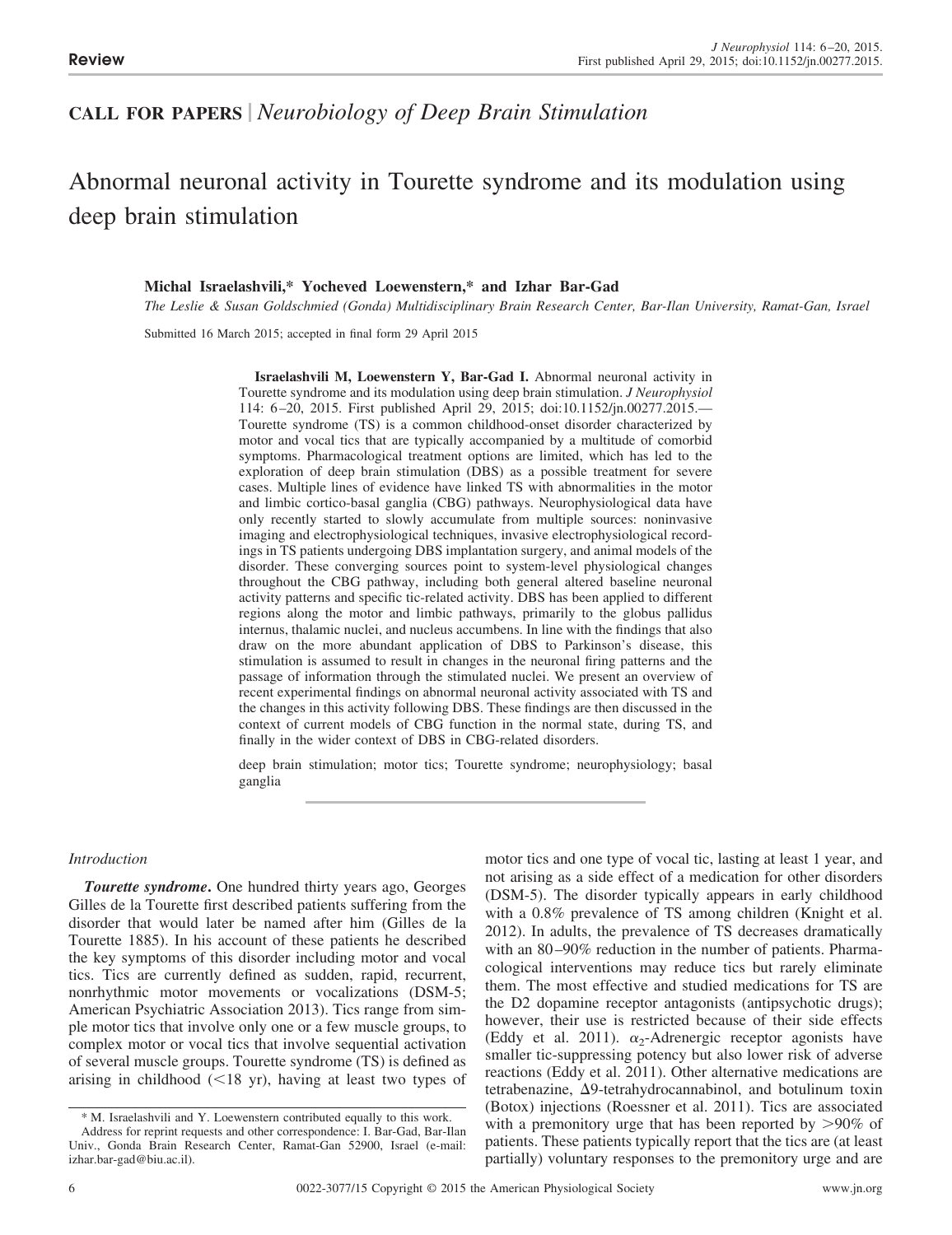not an involuntary movement (Leckman et al. 1993). Tics are the hallmark symptom of TS; however, they seldom appear by themselves. Over 90% of TS patients suffer from additional comorbidities (Freeman et al. 2000). The most common comorbid symptoms are attention deficit hyperactivity disorder (ADHD) and obsessive-compulsive disorder and behavior (OCD and OCB, respectively), each affecting over half of all TS patients. Thus both the study of the underlying mechanism of TS and the clinical treatment of the disorder need to take into account that tic-only TS patients comprise a minority of the overall TS patient group. The underlying mechanism of tic formation in TS is still largely obscure, but multiple lines of evidence have linked tics to malfunctions in the cortico-basal ganglia (CBG) pathway (Kalanithi et al. 2005; Singer and

Minzer 2003). *The cortico-basal ganglia loop and its relation to TS***.** The basal ganglia (BG) comprise a group of interconnected subcortical nuclei involved in motor, associative, and limbic functions (Alexander et al. 1986). Information from multiple areas of the cerebral cortex and thalamus is integrated in the BG and conveyed via the thalamus back to frontal cortical areas, thus forming the cortico-basal ganglia (CBG) loop. The BG is composed of the striatum [subdivided into the putamen, caudate, and nucleus accumbens (NAc)], the subthalamic nucleus (STN), the globus pallidus external and internal segments (GPe and GPi, respectively), and the substantia nigra pars compacta and pars reticulata (SNc and SNr, respectively). Excitatory (glutamatergic) projections from the cerebral cortex and the centromedian and parafascicular thalamic nuclei (CM-Pf complex) converge in the striatum and STN, the BG's input structures (Parent and Hazrati 1995a, 1995b; Sadikot and Rymar 2009). Dopaminergic input to the striatum is received through its reciprocal connections with neurons in the midbrain (SNc and ventral tegmental area) (Haber et al. 2000). Efferent projections from the BG's input structures induce opposing effects via the inhibitory (GABAergic) projections of the striatum and the excitatory projections of the STN (Smith and Parent 1988; Tremblay and Filion 1989). Information from these input structures is transmitted, either directly or via the GPe, to the GPi and SNr, the BG's output structures. The output structures then send inhibitory (GABAergic) projections to the thalamus and brain stem. Multiple thalamic areas are innervated by the BG: the ventral anterior, ventral lateral, and medial dorsal (MD) nuclei and the CM-Pf complex (Haber and McFarland 2001; Sadikot and Rymar 2009). These nuclei send excitatory projections to the cortex, completing the CBG partially closed loop (Hoover and Strick 1993; Tokuno et al. 1992).

Cortical inputs are processed in the BG in multiple parallel, functionally defined pathways including the motor, associative, and limbic loops. Within each one of these pathways, partially segregated projections from functionally related cortical areas traverse discrete portions of the BG and thalamus. Thus the pathways remain mostly specific throughout the CBG loop (Alexander et al. 1986; Parent and Hazrati 1995b) despite some integrative projections (Draganski et al. 2008; Oguri et al. 2013). Subregions within the motor pathway are somatotopically organized throughout the different nuclei (Alexander and DeLong 1985; DeLong et al. 1985). Information flows through the BG circuits in three feedforward pathways, each of which has a different influence on the output nuclei (GPi/SNr) and thus affects cortical activity differentially. In the "direct pathway," striatal neurons project to the GPi/SNr, thereby decreasing their activity and facilitating cortical activation (Alexander and Crutcher 1990). The other two pathways, the "indirect" and "hyperdirect" pathways, increase the GPi/SNr discharge and therefore suppress cortical activity. Striatal neurons in the "indirect pathway" inhibit the GPe, which then disinhibits the STN, causing an increase in GPi excitation (Alexander and Crutcher 1990). In the "hyperdirect pathway," cortical projections reach the STN directly, bypassing the striatal afferent and efferent fibers (Nambu et al. 2000), and excite the output nuclei. Dopaminergic projections modulate the CBG pathways by activating the D1 and D2 receptors in the striatum. Dopamine (DA) has opposing effects on these pathways by facilitating the direct pathway through the D1 receptors and inhibiting the indirect pathway through the D2 receptors expressed in neurons belonging to these pathways (Gerfen et al. 1990). Hence, higher levels of DA in the striatum increase cortical activation, whereas decreased DA levels suppress cortical activation (Albin et al. 1989; DeLong 1990).

Striatal neurons can be divided into two populations: projection neurons and interneurons. GABAergic projection neurons comprise the vast majority (70 –95%) of striatal neurons and are referred to as medium spiny neurons (MSNs) because of their morphological structure (Gerfen 1988). MSN activity is mediated by axon collaterals of neighboring MSNs and feedforward interneuron inhibition (Tepper and Bolam 2004). The remaining striatal neurons consist of several types of GABAergic interneurons and one type of cholinergic interneuron, classified on the basis of their morphology, neurochemistry, and physiology (Kawaguchi 1993). Parvalbumin-positive  $(PV+)$  interneurons are the best-characterized GABAergic interneurons in the striatum, exhibiting brief action potentials and a high discharge rate. They are referred to as fast-spiking interneurons (FSIs). Individual FSIs innervate large populations of MSNs and can induce potent inhibition (Bennett and Bolam 1994; Kita et al. 1990; Koós and Tepper 1999). Cholinergic interneurons are characterized by their tonic discharge and are referred to as tonically active neurons (TANs) (Kimura et al. 1984). TANs activate GABAergic interneurons and therefore indirectly inhibit MSNs (English et al. 2011).

Behaviors associated with TS are generally attributed to malfunctions of the BG in general and the striatum specifically. The activation of motor tics in TS is presumed to result from a malfunction of the motor pathway, whereas the premonitory urge is presumed to result from the limbic pathway. Functional and anatomical imaging studies of tic expression have reported aberrant activity in sensorimotor, associative, and limbic circuits, correlating tic severity with BG activation (Baym et al. 2008; Peterson et al. 1998; Stern et al. 2000; Wang et al. 2011). Structural abnormalities in the CBG loop measured by magnetic resonance imaging (MRI) present reduced caudate nucleus volumes in TS subjects regardless of age, whereas the volumes of the putamen and GP nuclei decreased mostly in adults with TS (Peterson et al. 2003). The severity of tics in late adolescence and early adulthood was reported to be inversely correlated with caudate nucleus volumes in childhood (Bloch et al. 2005). Hinting at a system-wide change, abnormalities were found in the CBG white matter pathways and in particular exhibited an enhanced structural connectivity of the striatum and thalamus with the primary motor and sensory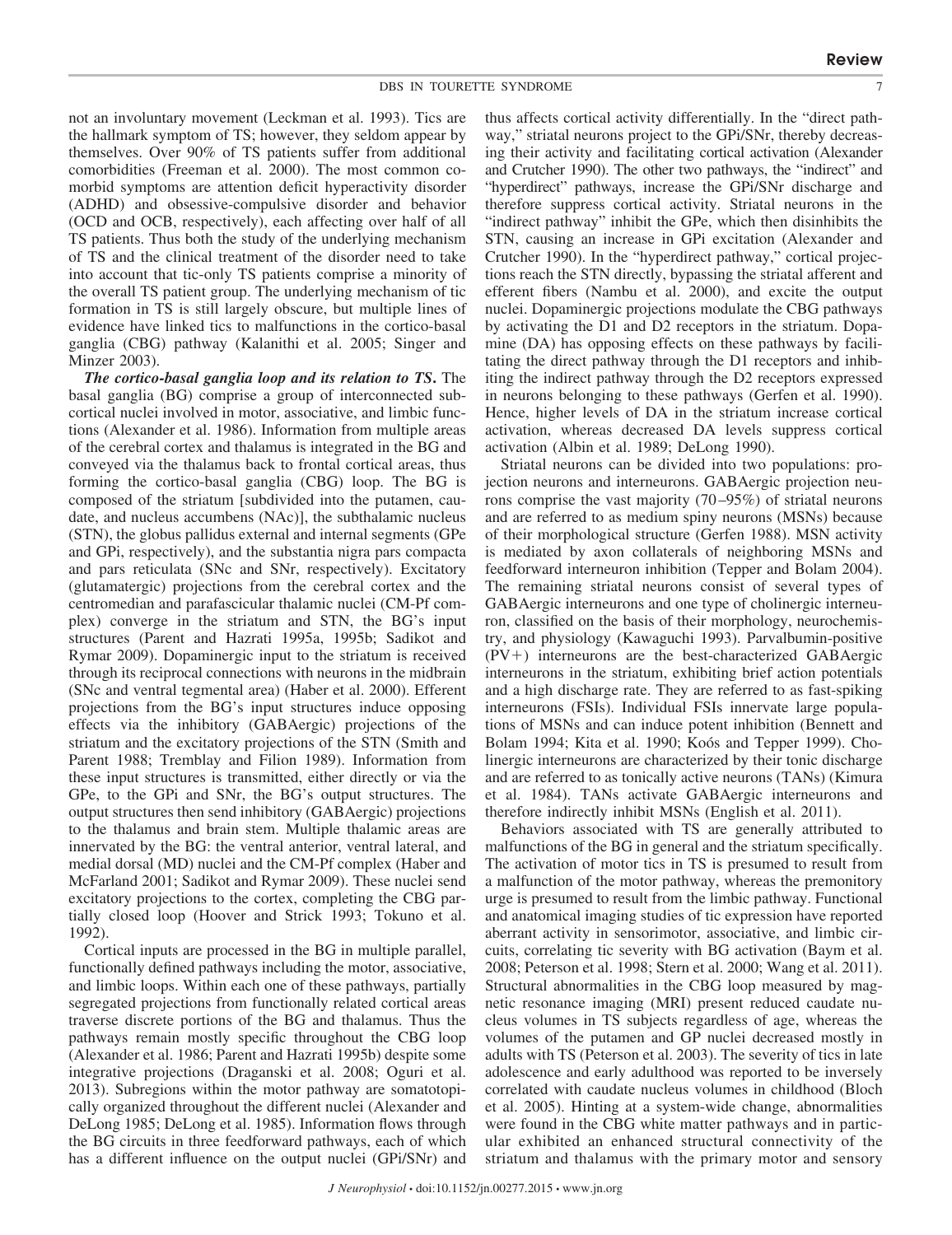cortices, among other cortical areas (Worbe et al. 2015), and in thalamic and sensorimotor cortical volume (Miller et al. 2010; Sowell et al. 2008).

Multiple neuromodulator/neurotransmitter systems are altered in TS patients, most notably the dopaminergic and GABAergic systems. Improvements in tic expression after dopamine D2 antagonist treatment have suggested a supersensitivity of dopaminergic receptors (Singer et al. 1982). Likewise, increased striatal expression of presynaptic dopamine carrier sites in postmortem brain tissue from TS patients has suggested enhanced dopamine innervation within the striatum (Singer et al. 1991). Consistent with these findings, neurochemical imaging studies have indicated abnormal dopaminergic innervation specifically in the ventral striatum (Albin et al. 2003; Cheon et al. 2004; Wong et al. 2008). Anomalies in the GABAergic system were found in postmortem studies of TS subjects, indicating a decreased number of the GABAergic PV + FSIs in the striatum (Kalanithi et al. 2005; Kataoka et al. 2010). This is complemented by significant changes in the  $PV$  projection neuron population in both parts of the GP: a decreased number in the GPe and an increased number in the GPi (Kalanithi et al. 2005). Decreased binding of GABA receptors in the ventral parts of the striatum and GP, as observed in neurochemical imaging studies, further emphasizes the involvement of the BG GABAergic system, and its limbic pathway in particular, in TS (Lerner et al. 2012).

*Animal models of TS and tic expression***.** Multiple animal models have been developed to address different properties of TS. Each one of these models focuses primarily on a single aspect of the disorder; i.e., motor tics, sensory motor gaiting deficits, comorbid symptoms, or the heredity of genetic mutations. These models can be divided into two general categories based on the method used to generate the model: *1*) models that use pharmacological manipulations and *2*) models that use genetic manipulations. Pharmacological animal models use systemic or localized administration of substances that affect different neurochemicals in the nervous system (for a detailed review see Bronfeld et al. 2013a). The most common targets are the neurotransmitter GABA and the neuromodulators dopamine, serotonin, and norepinephrine. The GABAergic model uses focal injections of  $GABA_A$  antagonists such as bicuculline and picrotoxin into motor regions of the striatum. These injections lead to the appearance of sudden, rapid, and repetitive movements in both rodents and primates (Bronfeld et al. 2013b; Crossman et al. 1988; Marsden et al. 1975; McCairn et al. 2009) that resemble the simple motor tics of TS patients. Tics usually emerge within a few minutes following the injection and last for up to 2 h (Bronfeld et al. 2013b; Crossman et al. 1988; Marsden et al. 1975; McCairn et al. 2009; Patel and Slater 1987; Tarsy et al. 1978). In monkeys, a minority of the injections led to abnormal sequential movements that resembled complex motor tics. Similar injections that have been performed in different functional territories of the striatum and GPe have generated domain-specific behaviors similar to compulsive, hyperactive, and/or attention deficit symptoms (Bronfeld et al. 2010; François et al. 2004; Tarsy et al. 1978; Worbe et al. 2009), thus indicating the existence of a link between the generation of motor tics and their common comorbid disorders (OCD/OCB and ADHD). The presentation of an easily quantifiable motor symptom (simple motor tic) enables us to gain insight into the additional limbic/associative disorders associated with the BG. This is beneficial as the direct study of such disorders typically presents a large challenge in the quantification of behavior.

The dopaminergic models use systemic or focal administration of DA agonists such as amphetamine and apomorphine. After the injection, the animal expresses stereotypic behaviors, such as sniffing, licking, or biting (Kelley et al. 1988; Randrup et al. 1963), in addition to sensory motor gaiting deficits as assessed by the prepulse inhibition (PPI) paradigm (Lind et al. 2004; Mansbach et al. 1988; Wan and Swerdlow 1996). Administration of DA agonists and the associated behaviors are not unique to modeling TS and are frequently used to model other disorders such as schizophrenia, OCD, and ADHD (Geyer 2006; Kokkinidis and Anisman 1981; Weiss and Feldon 2001). Other models targeting the serotonergic and the norepinephrine neuromodulators use systemic administration of these drugs. The models display brief and repetitive movements (albeit not resembling tics) (Bedard and Pycock 1977) and sensory motor gaiting deficits (Carasso et al. 1998; Sipes and Geyer 1994).

Family studies of TS patients have indicated that genetic factors play a role in the manifestation of TS (Price et al. 1985). Several genes and chromosomal regions are considered likely candidates in the TS etiology, but most are rare, and currently no gene is known to have a major effect on TS etiology (Godar et al. 2014). Genetic animal models for TS can be divided into two groups: *1*) models that are based on mutant genes that have been found in humans with TS and *2*) models based on mutations affecting the dopaminergic system. Models based on human TS mutations mainly include the *SLITRK1*(Abelson et al. 2005a; Fabbrini et al. 2007; Verkerk et al. 2006), *SAPAP3* (Crane et al. 2011), and *HDC* (histidine decarboxylase) genes (Ercan-Sencicek et al. 2010). The models related to the dopaminergic pathway mainly target the genes of D1 receptors (D1CT-7), D3 receptors, and the dopamine transporter (DAT). Currently, genetic animal models have not exhibited the main characteristic of TS; i.e., motor tics. Rather, most animal models can successfully produce a decrease in locomotion (SLITRK1 and HDC models) (Katayama et al. 2010; Kubota et al. 2002), increased twitching (D1CT-7 model) (Nordstrom and Burton, 2002), or TS comorbid symptoms such as OCB [SAPAP3, D1CT-7, DAT, and HDC (following amphetamine injection) models] (Berridge et al. 2005; Campbell et al. 1999; Castellan Baldan et al. 2014; Welch et al. 2007), anxiety (SLITRK1 and SAPAP3 models) (Katayama et al. 2010; Welch et al. 2007), and hyperactivity (D1CT-7 and nonfunctional D3 receptor models) (Accili et al. 1996; Campbell et al. 1999).

Currently, each of the pharmacological and genetic TS animal models presents only a limited subset of the complex set of properties associated with the disorder. Moreover, most of the models are transient in nature and do not display the complex neurodevelopmental properties of TS. Nonetheless, together these animal models provide unique and valuable insights into the aberrant neural activity underlying the symptoms of TS.

### *Physiology of Tourette Syndrome*

The behavioral expression of TS symptoms has been studied for over a century; however, the underlying neuronal abnor-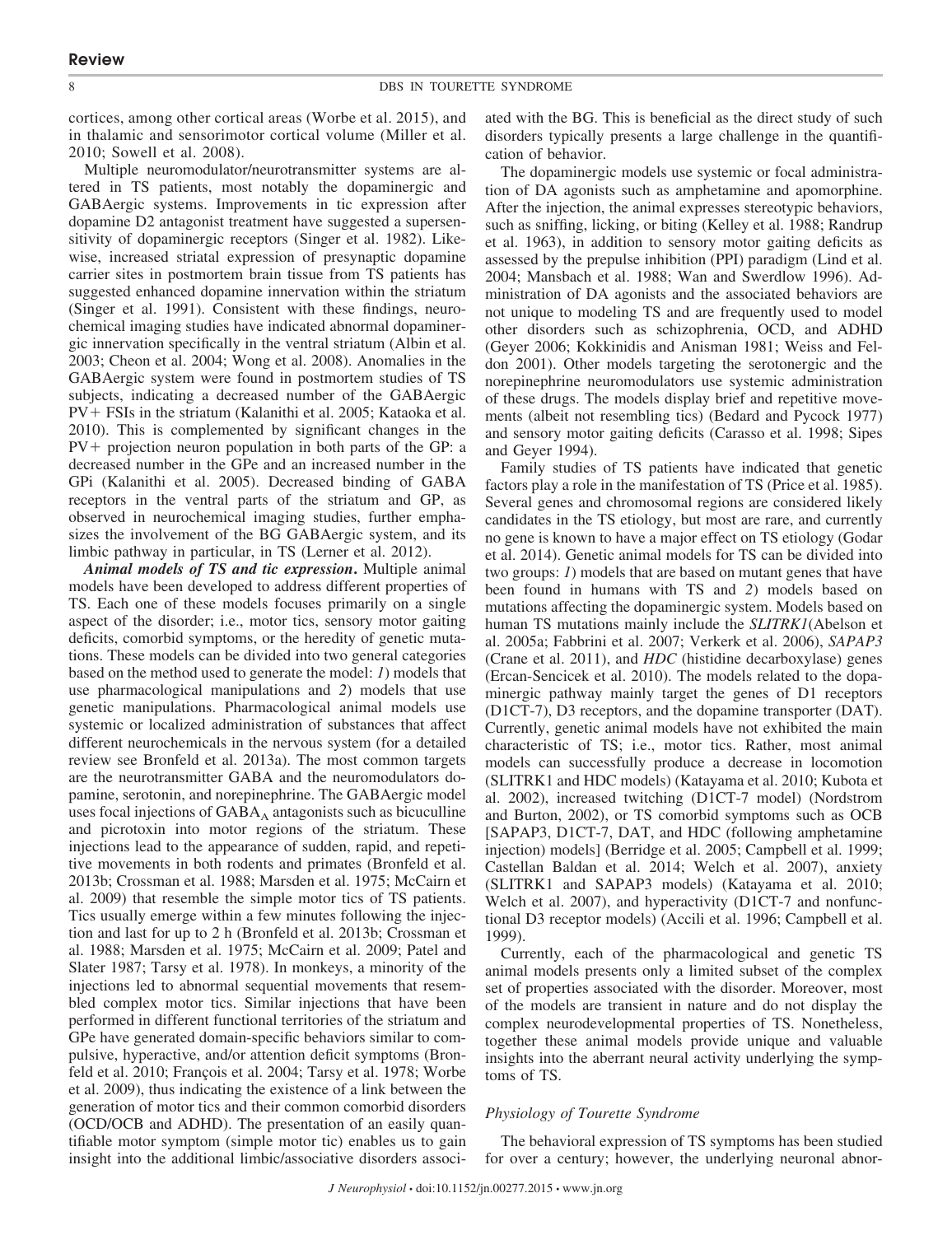**Review**

malities have only been studied extensively in the last two decades. Physiological data, which historically have been limited to noninvasive methods, are currently being augmented by invasive electrophysiological recordings in human patients undergoing neurosurgery and novel experimental animal models.

*TS physiology in human patients***.** Information regarding the underlying neurophysiology of TS in human patients is slowly accumulating through two complementary channels: *1*) noninvasive methods such as functional magnetic resonance imaging (fMRI), positron emitting tomography (PET), electroencephalogram (EEG), magnetoencephalogram (MEG), and transcranial magnetic stimulation (TMS), and *2*) invasive methods such as electrophysiological recordings of local field potential (LFP) and spiking activity from TS patients during and immediately following neurosurgery (Priori et al. 2013).

Noninvasive neurophysiological methods point to abnormal CBG activity in TS both in the overall activity of specific brain regions and in the activity surrounding the timing of individual tics.

ABNORMAL ACTIVITY PRECEDING THE TIME OF THE TIC. An fMRI study reported the activation of limbic areas, such as the anterior cingulate (ACC) and insular cortex, and the supplementary motor area (SMA) preceding the tic, followed by the activation of sensorimotor areas with the tic onset (Bohlhalter et al. 2006). Activation of the SMA and M1 were observed up to 2 s before the tic onset (Neuner et al. 2014). A stronger and broader correlation between the SMA and M1 surrounding the time of the tic was shown using fMRI (Hampson et al. 2009). Increased coherence was also found using EEG between the sensorimotor, prefrontal, and medial frontal areas during tic suppression (Serrien et al. 2005). Support for such findings comes from a PET study that found a correlation between the striatum, sensorimotor, associative, and limbic cortices and tic occurrences (Stern et al. 2000).

ABNORMAL BASELINE ACTIVITY. A study of tic suppression using fMRI revealed changes in BG and thalamic activation that correlated inversely with the severity of tic symptoms (Peterson et al. 1998). In line with these findings, a recent study found abnormal functional connectivity in the CBG pathway including the sensorimotor, premotor, parietal, and cingulate cortices (Worbe et al. 2012). The study showed that the tics were associated primarily with motor pathway abnormalities and OCD with associative and limbic pathways abnormalities. Increased activation was also observed throughout the direct pathway of the BG, as well as increased compensatory activation in the prefrontal cortex and the STN (Baym et al. 2008). A complementary study using TMS found abnormal cortical excitability in terms of a reduction in the cortical silent period in TS patients (Ziemann et al. 1997). Finally, whereas most studies have focused on activation levels, an MEG study revealed abnormalities in the beta-band oscillatory activity of TS patients in the sensorimotor areas (Tinaz et al. 2014).

Invasive recordings in TS patients undergoing deep brain stimulation (DBS) implantation surgery have been performed in various nuclei of the thalamus and multiple locations within the GPi, both intraoperatively using microelectrodes and postoperatively through the stimulating electrode leads. Tic related changes in neuronal activity have primarily been studied in the period preceding the tic to avoid the large movement-related activity associated with the tic. Enhanced synchronization of cortical EEG with thalamic LFP recorded by the DBS electrode was observed up to 1.5 s before the tic onset (Bour et al. in press). Tic-related neuronal activity was also observed in the ventralis oralis thalamic nucleus in one patient (Priori et al. 2013) but was not evident in the other cases since no tics occurred during the operation. GPi single neurons displayed tic-related neuronal activity preceding the tic by up to 2 s (Zhuang et al. 2009). Changes to the baseline activity in TS patients were observed in the GPi (Zhuang et al. 2009), revealing low firing rates comparable to those in dystonia patients (Vitek et al. 1999) but far below those in human Parkinson's disease (PD) patients and normal nonhuman primates (Raz et al. 2000). Zhuang and colleagues also reported irregular GPi neuronal activity [coefficient of variation  $(CV)$  > 1] that was higher than the values observed in normal primates. Recordings in the ventralis oralis nucleus of the thalamus in TS patients under general anesthesia revealed neuronal bursting and LFP oscillations in the low-frequency and alpha bands (3–13 Hz) (Marceglia et al. 2010). These recordings also exhibited decreased beta-band oscillations, contrary to the increased power in this band classically associated with PD (Stein and Bar-Gad 2013). However, these types of oscillatory activity changes have been identified in patients under general anesthesia undergoing neurosurgery for other disorders and thus may be unrelated to TS.

*TS physiology in animal models***.** Research using animal models of TS has focused historically on behavioral properties and the effects of pharmacological agents on the expressed behaviors. Very few studies have attempted to explore the neurophysiological characteristics of the different models and their associated expressions of abnormal behaviors. Typically, existing animal models of TS focus on a small subset of the symptoms associated with the disorder and are based on transient deficits, in contrast to the neurodevelopmental nature of TS. However, these models provide a unique data set, because the ability of examining the underlying neuronal activity in TS patient is severely limited. The dopaminergic animal model indicates changes in the baseline activity of neurons along the CBG pathway following systemic or focal dopamine agonist, typically apomorphine, injection. The direct and most consistent effect is the inhibition of the TANs in the striatum and a reduction in their correlation (Fujita et al. 2013). Reports concerning changes in the mean firing rate of the projection neurons (MSNs) are mixed: equal populations of striatal MSNs were found, which increased or decreased their rate as predicted by current theories on the function of the known dopamine receptor subtypes (Fujita et al. 2013). Mixed results were also observed in the GPe, in line with the division into two neuronal subtypes (Bergstrom et al. 1982; Boraud et al. 2001; Kelland et al. 1995). In the STN, the firing rate increased following the injection (Kreiss et al. 1996). Most studies have observed decreased firing rates in the output nuclei of the BG, i.e., the GPi and the SNr (Boraud et al. 2001; Nevet et al. 2004), but see the increased rates in an amphetamine study (Waszczak et al. 2001). To date, physiological recordings are not common in genetic models of TS. In a study performed on the genetic model of SAPAP3 knockout mice, an increased baseline firing rate was found in striatal MSNs (Burguière et al. 2013).

Unlike most current models, the striatal disinhibition animal model of TS enables the study of the underlying neuronal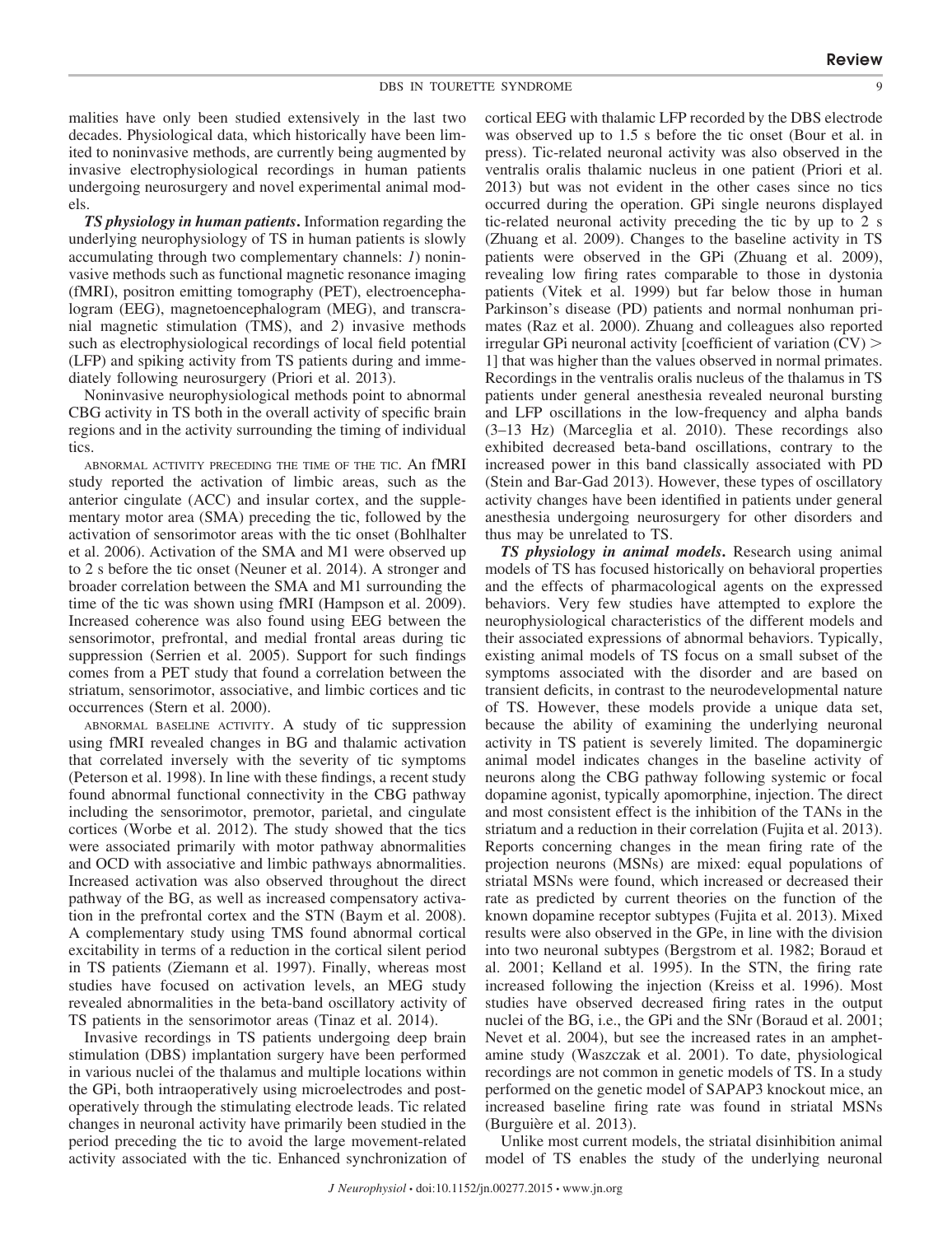abnormalities associated specifically with tics. In this model, changes in neuronal activity synchronized with the tic expression were found in both individual neurons and larger populations, as reflected by LFP and EEG activity. Large transient deflections in cortical EEG activity (EEG spikes) and LFP throughout the BG and cerebellum (LFP spikes) were recorded from the ipsilateral hemisphere of the focal striatal injection (Darbin and Wichmann 2008; McCairn et al. 2013a; Muramatsu et al. 1990; Pogorelov et al. 2015; Tarsy et al. 1978). The EEG spikes appeared shortly before the earliest observable tics. However, once initiated, the tics occurred concurrently with the EEG spikes (Muramatsu et al. 1990; Tarsy et al. 1978). The tic-related LFP spikes were stereotypic, lasted several hundred milliseconds, and appeared synchronously with the tics (McCairn et al. 2009). Tic-related changes in the activity of individual neurons appeared throughout the CBG pathway. In the motor cortex, most of the recorded neurons fired abnormally, in that they discharged in highly active bursts concurrently with the tics with little or no activity between tics (McCairn et al. 2009). In the striatum, an increase was found in the overall firing rate of MSN neurons during the tic period (Worbe et al. 2009). This results from the phasic firing rate modulations around tic onset time, because the neurons responded to tic expression with a brief burst of activity around the tic onset and nearly no activity between tics (Bronfeld et al. 2011). MSN tic-related activity usually preceded both tic onset time and tic-related activity within the motor cortex (Bronfeld et al. 2011). Phasic firing rate modulations around tic onset were also found in striatal TANs, composed of increased and decreased phases of discharge rate around tic onset (Bronfeld et al. 2011). The MSNs and TANs that were locked to the tic time were found in the somatotopic region associated with the tic region within the striatum, whereas no tic-related changes were found in other regions within the striatum. In the GPe, the low-frequency bursting (LFB) neurons displayed bursts of activity around tic onset and nearly no activity between tics (Bronfeld et al. 2011). The high-frequency pauser (HFP) GPe neurons displayed both phasic increases and decreases in firing rate in relation to the tics, with most of the recorded neurons exhibiting excitation (McCairn et al. 2009). Complex response patterns were also found in the output nuclei of the BG; i.e., the GPi and the SNr. However, in these nuclei, most of the recorded neurons displayed transient decreases in firing rate in relation to the tics (McCairn et al. 2009; Muramatsu et al. 1990). In both segments of the GP, tic-related activity was distributed throughout the motor domain, regardless of the disinhibition region within the striatum and the location of the tics (Bronfeld et al. 2011). Consistent with the inhibitory response of the BG output nuclei, phasic excitations were found in the ventromedial nucleus of the thalamus in relation to the tics (Muramatsu et al. 1990). In the striatal disinhibition animal model, tic-related neuronal activity changes were not unique to the CBG loop, in that tic-related responses were also found in the cerebellum before and during tic onset (McCairn et al. 2013a).

*Relation to CBG theoretical models***.** These neurophysiological findings in TS human patients and in animal models of the disease may be assessed in the framework of some of the theoretical concepts dealing with the function of the CBG pathway in health and disease. Early studies utilized the mapping of pathways between the CBG components to put forward

the box-and-arrow model (Albin et al. 1989; DeLong 1990). In this model, each brain area is modeled as a single simplified unit ("box"), which can either increase or decrease its overall activity depending on the activity of afferent brain areas and on the type of connection ("arrow"). Thus the CBG loop was perceived as a feedback loop with two competing elements: a positive feedback loop mediated by the direct pathway and a negative feedback loop mediated by the indirect pathway. The relative activity of the two pathways is controlled by the dopaminergic signal, which increases the activity of the direct pathway and decreases the activity of the indirect pathway. Over the years, multiple additions have been made to the original model to incorporate new anatomical and physiological data, such as the hyperdirect pathway (Nambu et al. 2000), while maintaining the same basic concept. According to the box-and-arrow model, hyperkinetic disorders in general, and TS specifically, are expected to be associated with higher dopaminergic activity. This results in enhanced activity in the direct pathway and reduced activity in the indirect pathway, leading to the inhibition of the output structures, which in turn results in disinhibition of the thalamus and cortical targets and enhances their overall activation.

Current data support the predictions of the box-and-arrow model for TS with regard to two key features: changes in dopaminergic activity and increased cortical activity due to decreased BG output (Table 1, *top panel*). The supposition of hyperdopaminergic activity is supported by the success of dopamine antagonist treatment in handling the expression of tics (Jankovic 2009). Secondary support comes from the dopamine agonist models of TS, which, despite not demonstrating tics explicitly, express comorbid symptoms and secondary phenomena typical of the disorder (Kelley et al. 1988; Mansbach et al. 1988). Direct support for the rate changes predicted by the box-and-arrow model are provided by record-

Table 1. *Neurophysiology of tics*

| Box-and-Arrow Model           | Theoretical<br>Model <sup>a</sup> | Human<br>Patients | Dopamine Agonist<br>Animal Model       |  |
|-------------------------------|-----------------------------------|-------------------|----------------------------------------|--|
| Dopamine levels               |                                   | $\uparrow$ b      | ↑ c                                    |  |
| Striatal baseline             |                                   |                   |                                        |  |
| activity                      | ↓↑                                | $\uparrow$ d      | $\uparrow$ <sup>e</sup><br>↓           |  |
| BG output (GPi)               |                                   |                   |                                        |  |
| baseline activity             |                                   | ∫ f               | $\int g$                               |  |
| Cortical baseline             |                                   | Λh                |                                        |  |
| activity                      |                                   |                   | 9                                      |  |
| <b>Action Selection Model</b> | Theoretical<br>Model <sup>1</sup> | Human<br>Patients | Striatal Disinhibition<br>Animal Model |  |
| Striatal tic-related          |                                   |                   |                                        |  |
| activity                      |                                   | $\uparrow$ j      | $\uparrow$ k                           |  |
| BG output (GPi) tic-          |                                   |                   |                                        |  |
| related activity              |                                   | $\uparrow$ f      | $\mathbb{L}^1$                         |  |
| Cortical tic-related          |                                   |                   |                                        |  |
| activity                      |                                   | $\wedge$ m        | $\uparrow$ 1                           |  |

Comparison between the predictions of theoretical Tourette syndrome (TS) models and experimental results from human patients and animal models of the disorder. BG, basal ganglia; GPi, global pallidus internus. <sup>a</sup>Albin et al. (1989); DeLong (1990). <sup>b</sup>Jankovic (2009). 'Kelley et al. (1988); Mansbach et al. (1988).  $\text{d}$ Baym et al. (2008). <sup>e</sup>Fujita et al. (2013). <sup>f</sup>Zhuang et al. (2009).<br>EBorand et al. (2001): Nevet et al. (2004). <sup>h</sup>Ziemann et al. (1997). <sup>1</sup>Albin and Boraud et al. (2001); Nevet et al. (2004). <sup>h</sup>Ziemann et al. (1997). <sup>i</sup>Albin and Mink (2006); Mink (2001). Stern et al. (2000). *K*Bronfeld et al. (2011).  ${}^{1}_{2}$ McCairn et al. (2000). *FRobleater et al.* (2006); Neuper et al. (2014).  ${}^{1}$ McCairn et al. (2009). <sup>m</sup>Bohlhalter et al. (2006); Neuner et al. (2014).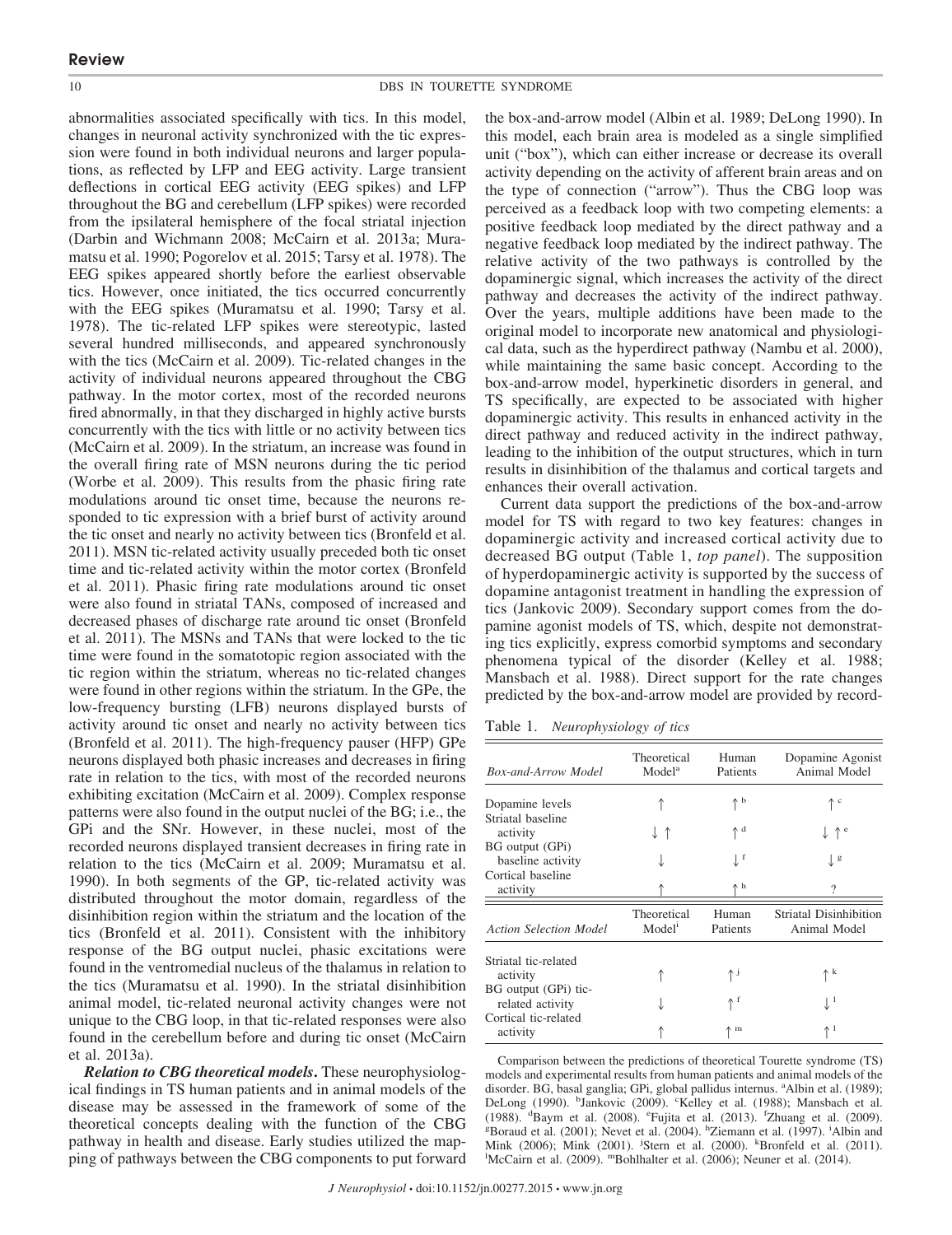ings in TS patients undergoing surgery, in which a lower baseline firing rate of the BG output, the GPi, was observed (Zhuang et al. 2009). This is also supported by fMRI studies that found increased activity in the direct BG pathway (Baym et al. 2008) and increased cortical activity (Worbe et al. 2012) and by the reduced silent period in the cortex following TMS (Ziemann et al. 1997).

A leading concept in CBG functionality is its central role in action selection models. These models stress the role of the BG in choosing one or more actions out of a multitude presented to the BG by the cortex (Mink 1996). The models vary in the nature of the actions selected, which range in their definition from low-level "simple" motor actions to high-level "complex" behavioral schemes. The models also differ depending on whether the selection mechanism is achieved using lateral or recurrent inhibition within the striatum (Beiser and Houk 1998; Wickens 1993) or via feedforward competition between the different pathways (Berns and Sejnowski 1998; Gurney et al. 2001). According to the action selection model, a malfunction of the selection process, such as the one occurring following abnormal inhibition within the striatum, will result in the expression of undesired actions that are not inhibited by the chosen action (Albin and Mink 2006; Mink 2001).

Indirect support for the action selection model and its malfunction in TS is provided by recordings in human TS patients undergoing surgery (Table 1, *bottom panel*). These patients were seen to exhibit a burst of activity in the GPi preceding the tic (however, according to the model, a transient inhibition is expected) (Zhuang et al. 2009). Multiple fMRI and PET studies have reported transient cortical excitation before the tic, although it cannot be tied directly to the CBG pathway (Bohlhalter et al. 2006; Hampson et al. 2009; Neuner et al. 2014; Stern et al. 2000). More direct support for this concept is found in the striatal disinhibition animal model, in which tic-related activity is expressed throughout the CBG pathway, including a transient inhibition (tic release) in the BG output (GPi) (Bronfeld et al. 2011; McCairn et al. 2009) (Table 1, *bottom panel*).

Overall, although the physiological evidence is still sparse and may be affected by the comorbidities typical to TS, the vast majority of the data collected with the use of diverse measures in human patients and animal models points to substantial changes occurring in neuronal activity throughout the CBG motor, associative, and limbic pathways. The changes are not limited to a single brain region, but rather represent a system-wide change in two main properties: the baseline firing rate and tic-related firing rate changes. These changes, which represent both temporally global changes (baseline rate) and temporally local changes (tic related), have been reported in multiple studies, whereas measures typical of other CBG disorders, such as oscillatory and coherent activity, do not appear to play a substantial role in TS physiology.

#### *Deep Brain Stimulation*

A novel approach to treating severe cases of TS that are nonresponsive to behavioral and pharmacological treatments is a neurosurgical approach termed deep brain stimulation (DBS). This treatment, which has been previously applied successfully to multiple movement and psychiatric disorders, is used in an exploratory manner in TS.

*DBS in movement disorders***.** The development of stereotaxic surgery enabled accurate access to deep brain structures for patients suffering from different disorders (Spiegel et al. 1947). This led to a proliferation of ablation surgeries during the 1950s and 1960s targeting multiple brain structures, including the BG, for treating a multitude of movement disorders (Schwalb and Hamani 2008). Some of these early studies used electrical stimulation as a means of identifying brain structures, thus paving the way for stimulation-based treatments that overcame the irreversibility of ablation-based treatments. In its current form, one or more DBS electrodes are chronically implanted, and following surgery, continuous stimulation consisting of high-frequency pulses is applied.

The vast majority of DBS surgeries for movement disorders are performed for treating PD. Multiple brain targets have been used for treating the symptoms of PD, including the ventral intermediate (VIM) nucleus of the thalamus (Benabid et al. 1991), the GPi (Siegfried and Lippitz 1994), and the STN (Limousin et al. 1995) (Table 2). Thalamic targets primarily provide relief to tremor but have limited effects on other motor symptoms, whereas the GPi and the STN are used for more general treatment of the motor symptoms of PD. Each of these targets has a different effect on each of the motor symptoms and is associated with different side effects. Currently, bilateral implantation of electrodes in the STN is the de facto standard, despite comparable results from GPi implantation, with both treatments providing immediate and long-lasting improvement for a wide variety of motor symptoms (Liu et al. 2014; Odekerken et al. 2013; Rodriguez-Oroz et al. 2005). In all cases, the implantation is targeted at the motor parts of the nucleus to avoid side effects arising from the stimulation of limbic pathways.

Dystonia is an additional movement disorder treated regularly with DBS. Multiple forms of dystonia exist, which are categorized as a function of anatomical distribution, age of onset, and division into primary and secondary. The most common form of dystonia treated with DBS is generalized primary dystonia, but some other forms of dystonia respond well to DBS (Ostrem and Starr 2008). The primary target representing the vast majority of the cases is the GPi (Guridi and Lozano 1997) (Table 2). A very small minority of implantations have been performed in the STN and thalamus, despite some successful results in these surgeries. Typically, unlike the immediate relief in symptoms occurring during DBS for PD, dystonia symptom reduction increases over weeks to months and lasts for prolonged periods.

Table 2. *DBS targets*

|               | <b>TS</b>        | PD.              | <b>OCD</b> | Dystonia |
|---------------|------------------|------------------|------------|----------|
| GPi           | $+$ <sup>a</sup> | $+^{\rm b}$      |            | $+$ g    |
| CM-Pf complex | $+$ <sup>a</sup> |                  |            |          |
| NAc/ALIC      | $+$ <sup>a</sup> |                  | $+e$       |          |
| <b>STN</b>    |                  | $+$ <sup>c</sup> | $+^1$      |          |
| <b>VIM</b>    |                  | $+^d$            |            |          |

Comparison of deep brain stimulation (DBS) targets in TS and other cortico-basal ganaglia (CBG)-related disorders. PD, Parkinson's disease; OCD, obsessive-compulsive disorder. <sup>a</sup>Schrock et al. (2015). <sup>b</sup>Siegfried and Lippitz (1994). <sup>c</sup>Limousin et al. (1995). <sup>d</sup>Benabid et al. (1991). <sup>e</sup>Greenberg et al. (2010). <sup>f</sup>Mallet et al. (2008). <sup>g</sup>Guridi and Lozano (1997).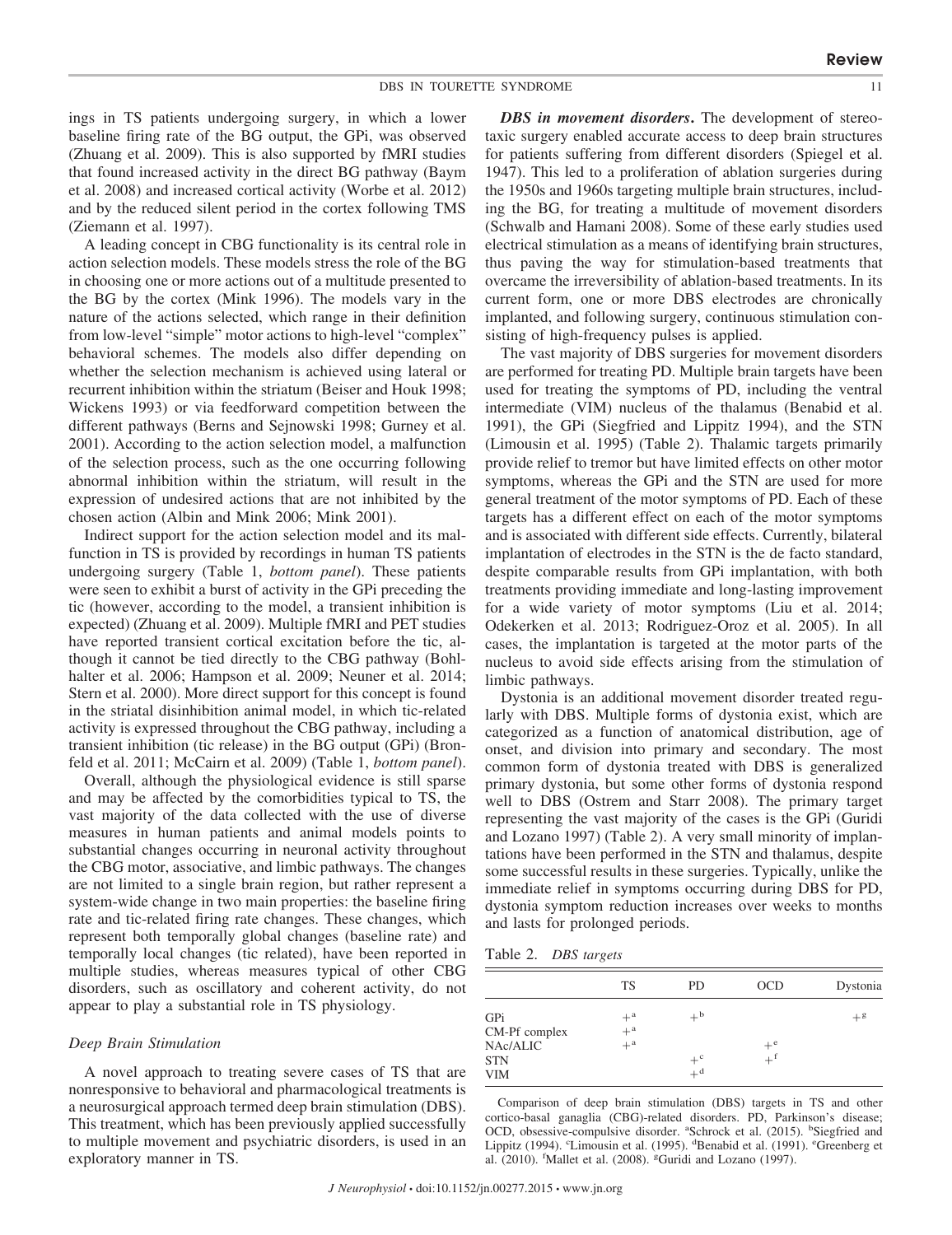*DBS in OCD*. The effectiveness of DBS in treating movement disorders has led to its application in psychiatric conditions such as OCD. OCD is an anxiety disorder characterized by intrusive thoughts (obsessions) and repetitive or ritualistic actions (compulsions) and is a common comorbidity of TS. In severe cases, DBS in various targets associated with the limbic regions of the CBG circuit is used to ameliorate the symptoms of patients experiencing treatment-refractory OCD (Table 2). Numerous clinical reports have stated that capsulotomy lesions placed in the anterior limbs of the internal capsules (ALIC) may alleviate patients' symptoms by interfering with reciprocal thalamocortical projections and over activation of the orbitofrontal cortex (Lippitz et al. 1999). Initially, DBS electrodes were implanted bilaterally in the ALIC, located on the basis of anterior capsulotomy lesions (Abelson et al. 2005b; Nuttin et al. 1999, 2003). Symptom reduction appeared in most patients within a few weeks of treatment. In an attempt to improve results, more posterior sites were investigated, refining the target to the ventral ALIC and adjacent ventral striatum, targeting limbic CBG connections (Aouizerate et al. 2004; Goodman et al. 2010; Greenberg et al. 2006, 2010). DBS in the NAc also provides a partial reduction of OCD symptoms following both bilateral (Denys et al. 2010) and unilateral stimulation (Sturm et al. 2003). Behavioral side effects reported in PD patients who underwent STN DBS procedures have emphasized the role of the STN in behavioral integration and led to the idea of stimulation in the limbic regions of the STN to treat nonmotor symptoms. Although OCD symptoms are attenuated, serious adverse events limit the usage of this nucleus as a DBS target (Chabardès et al. 2013; Mallet et al. 2008). Overall, although long-term OCD DBS stimulation studies are still lacking, clinical outcomes of published shortterm studies indicate a significant symptom reduction lasting multiple years (Greenberg et al. 2006). This underscores the important therapeutic benefits of DBS in the psychopathology of severe and intractable OCD.

*DBS in TS***.** The dramatic therapeutic benefits of DBS in movement disorder and early successes in psychiatric disorders paved the way for its implementation for treating severe cases of TS in which pharmacological and behavioral treatments were found to be inefficient. A growing number of TS DBS surgeries have been reported worldwide, recently exceeding 100 cases (for a detailed review see Schrock et al. 2015). Numerous surgical targets for TS DBS have been proposed, primarily within the CBG loop (Fig. 1; Table 2), in an attempt to select appropriate targets for the alleviation of both tics and comorbid symptoms. Regions of the medial thalamus are the most commonly used targets because of their involvement in both motor and limbic pathways. Preliminary studies of thalamic DBS were performed under the assumption that bilateral stimulation in the CM-Pf complex would reduce the activity level of the dorsal (motor via CM) and ventral (limbic via Pf) striatum (Kim et al. 2013; Vandewalle et al. 1999). These surgeries resulted in partial tic reduction in both motor and vocal tics starting a week after surgery, with a further decrease over longer follow-up periods (Visser-Vandewalle et al. 2003). Unilateral stimulation was found to be ineffective compared with bilateral stimulation in a doubleblind study (Maciunas et al. 2007). Findings from additional studies are consistent with these results and show a substantial reduction in tic severity following CM-Pf stimulation, with



Fig. 1. Deep brain stimulation (DBS) targets in Tourette syndrome (TS). Outline of the motor and limbic cortico-basal ganglia (CBG) pathways with the stimulation targets overlaid (stars). ACC, anterior cingulate cortex; SMA, supplementary motor area; NAc, nucleus accumbens; CM-Pf, centromedian and parafascicular thalamic nuclei complex; pvGPi, posteroventral global pallidus internus; amGPi, anteromedial global pallidus internus.

significant long-term improvement (Kaido et al. 2011; Maling et al. 2012; Okun et al. 2013; Porta et al. 2009; Servello et al. 2008). The stimulation efficacy was confirmed by a prospective, randomized, double-blind study showing a significant improvement in tic severity during the on-stimulation compared with the off-stimulation state (Ackermans et al. 2011). However, the effect of thalamic stimulation on comorbidities was conflicting; thus other targets involved in both motor and limbic modulation were sought (Viswanathan et al. 2012).

Earlier successes of GPi stimulation in treating hyperkinetic disorders such as dystonia led to the consideration of this region as a target for DBS in TS. Moreover, GPi stimulation affects both motor and limbic pathways; thus it is presumed to influence motor tics as well as psychiatric comorbidities of TS (Viswanathan et al. 2012). Some procedures have targeted the posteroventral GPi, the motor subregion, leading to improvement in motor and vocal tics several weeks after the operation, with a progressive improvement during a follow-up period, even to the point of full tic remission (Dehning et al. 2008; Diederich et al. 2005; Zhang et al. 2014). Others have found a greater improvement in stimulating the anteromedial GPi, the limbic subregion, given the involvement of the limbic loop in tic expression (Cannon et al. 2012; Martinez-Fernandez et al. 2011). In the search for an optimal surgical target, several studies have compared outcomes of stimulation in the limbic regions of the GPi and medial thalamus (Ackermans et al. 2006; Houeto et al. 2005; Motlagh et al. 2013). Although both targets produced a significant improvement in tic severity, a greater reduction of tics was obtained following the pallidal stimulation (Welter et al. 2008). A recent double-blind study of GPi DBS confirmed the significant changes in tic severity (Kefalopoulou et al. 2015). Surprisingly, successful outcomes were obtained in a case study of a patient who underwent DBS in the central GPe, an atypical target for DBS (Piedimonte et al. 2013). Finally, a case study of a patient who suffered from both TS and PD who underwent DBS in the STN, as typically targeted for treating PD, presented an improvement in both tics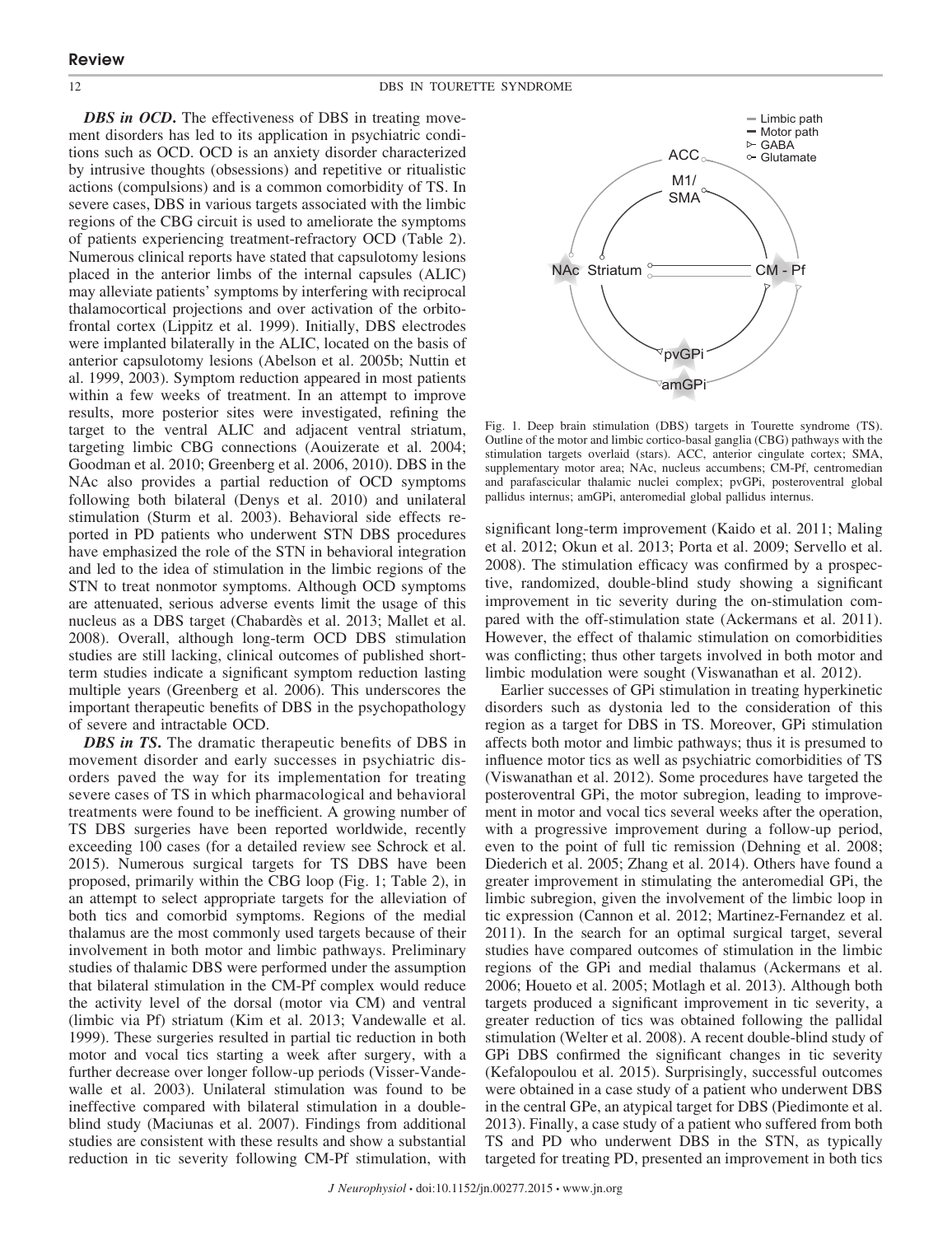and parkinsonian symptoms following stimulation (Martinez-Torres et al. 2009).

The frequent association of TS and OCD/OCB is the rationale behind stimulation of the ALIC and NAc in treating TS patients' tics and comorbidities. Findings from these studies demonstrated a moderate and sustained improvement in tic severity, and a significant amelioration of OCD was observed (Kuhn et al. 2007). However, tic reduction was lower compared with that following TS DBS in other locations, as is apparent in the case report of a patient whose symptoms improved after the lead was replaced from the ALIC to the CM-Pf complex(Flaherty et al. 2005; Shields et al. 2008). Moreover, whereas double-blind studies of thalamic (Ackermans et al. 2011) and pallidal DBS (Kefalopoulou et al. 2015) have ruled out a placebo effect, such ALIC studies are still lacking.

Overall, target selections in TS DBS are multifaceted and patient specific, because ameliorating motor and vocal tics as well as comorbid symptoms needs to be considered. Currently, three main targets are used: the CM-Pf complex of the thalamus, the motor and limbic GPi, and the ALIC and NAc (Fig. 1). In sharp contrast to the immediate effects of DBS on PD symptoms, the symptomatic improvements following TS DBS are delayed and gradual. A partial improvement of tic severity occurs in all these studies within a few weeks following surgery, with further reduction occurring over longer periods of time. Despite early successes showing the efficacy of DBS in treating the symptoms of TS, additional progress in establishing the optimal target and stimulation parameters requires a better assessment of the effects of DBS on the pathophysiology of TS.

## *Physiological Effects of DBS*

DBS surgery for different neurological disorders is a success story. However, despite its growing popularity, its underlying mechanism in general, and its specific neurophysiological effects on each of the disorders, remains obscure. A multitude of studies in human patients undergoing surgery and in animal models have greatly improved our understanding of the mechanism over the last decade. Only a very small fraction of these studies has been performed for TS; however, the larger body of evidence from other CBG-related disorders (such as PD) provides valuable information and hints at its potential mechanism in TS.

*Neurophysiological effect of DBS in PD***.** The mechanism of action of DBS has been studied most extensively in PD. This is a result of two main factors: the large number of PD patients who have undergone DBS implantation (currently around 150,000 worldwide) and successful animal models of the disorder, primarily 1-methyl-4-phenyl-1,2,3,6-tetrahydropyridine (MPTP)-treated primates and 6-hydroxydopamine (6- OHDA)-treated rats. The mechanism hypothesized to be responsible for effect of DBS on PD symptom expression has changed dramatically over the years. Initially, the similarity in the effect of ablation and stimulation led to the assumption that the stimulation functions as a "temporary lesion" of the implanted nucleus, a concept supported by some early physiological studies (Boraud et al. 1996; Dostrovsky et al. 2000). Later studies, however, showed that the stimulation in either the STN or GPi does not inhibit the nuclei, but rather leads to a partial

temporal locking of neuronal activity to the stimulation pulses (Bar-Gad et al. 2004; Hashimoto et al. 2003). These conflicting results illustrate the dissociation between the inhibition of the stimulated nucleus and the locking of downstream targets via axonal activation, which was later confirmed in theoretical and experimental studies (McIntyre et al. 2004a; Miocinovic et al. 2006; Moran et al. 2011). The changes in the firing pattern associated with the stimulation lead to reduced oscillatory activity (Moran et al. 2012) and changes in the bursting activity of individual neurons (Hahn et al. 2008). This change in regularity was also assessed in some cases by using measures associated with information theory, such as the spike train entropy (Dorval et al. 2008). Overall, the stimulation functions to regularize single-neuron activity by reducing the abnormal pattern transmission through the stimulated nucleus. In addition to changes in the activity of the neurons, the stimulation leads to changes in the interaction between neurons within the same nucleus as well as between nuclei. This is reflected in decreased coherence between neurons, both single units and multiunits, and in larger neuronal populations as evidenced by the LFP (Brown et al. 2004; Meissner et al. 2005; Moran et al. 2012). This is consistent with theoretical models showing that a stimulation-induced reduction in the oscillatory activity of the neurons in conjunction with reduced synchrony results in increased fidelity of the thalamocortical transmission, enabling information flow to the cortex (Guo et al. 2008; Rubin and Terman 2004). Finally, the effect of the stimulation is not static, but rather evolves over time (Erez et al. 2009; McCairn and Turner 2009; Moran et al. 2011), leading to decreased synaptic efficacy within the stimulated pathway. The diverse effects of the stimulation on the stimulated nucleus, its downstream targets, and additional brain areas stem directly from the complex effect of the stimulation on multiple neuronal elements around the contacts of the electrodes, including somas, efferent, and afferent axons and additional axons in passing (Lemon 1984; McIntyre et al. 2004a, 2004b). Attributing these different physiological and clinical changes to different elements has been a daunting task, which is being addressed, at least partially, by the use of optogenetic tools (Gradinaru et al. 2009).

*Neurophysiological effect of DBS in TS***.** The vast majority of the  $100+$  reported cases of TS DBS have focused on the clinical outcomes and the effect of different stimulation targets, whereas only a few have examined the effect of DBS on neuronal activity. Stimulation in the thalamus was shown to modulate abnormal LFP oscillatory activity within the thalamus in a few (but not all) patients by decreasing the power in the low  $(\leq 10$  Hz) frequencies (Bour et al. in press) and increasing the power in higher (25–45 Hz) frequencies, which correlated to the improvement in the symptoms (Maling et al. 2012). These changes may be related to dopaminergic modulation, as demonstrated using PET, following thalamic stimulation (Kuhn et al. 2012). Stimulation in the GPi homolog of anesthetized normal rats revealed similar results, namely, an increase in low gamma-band activity and a decrease in low beta-band activity in both the M1 and the striatum (McCracken and Kiss 2014). However, stimulation in an upstream nucleus, the NAc, of anesthetized normal rats resulted in enhanced betaand gamma-band oscillations in the lateral orbitofrontal cortex, the medial prefrontal cortex, and the MD thalamus (Mc-Cracken and Grace 2009). It remains unclear whether per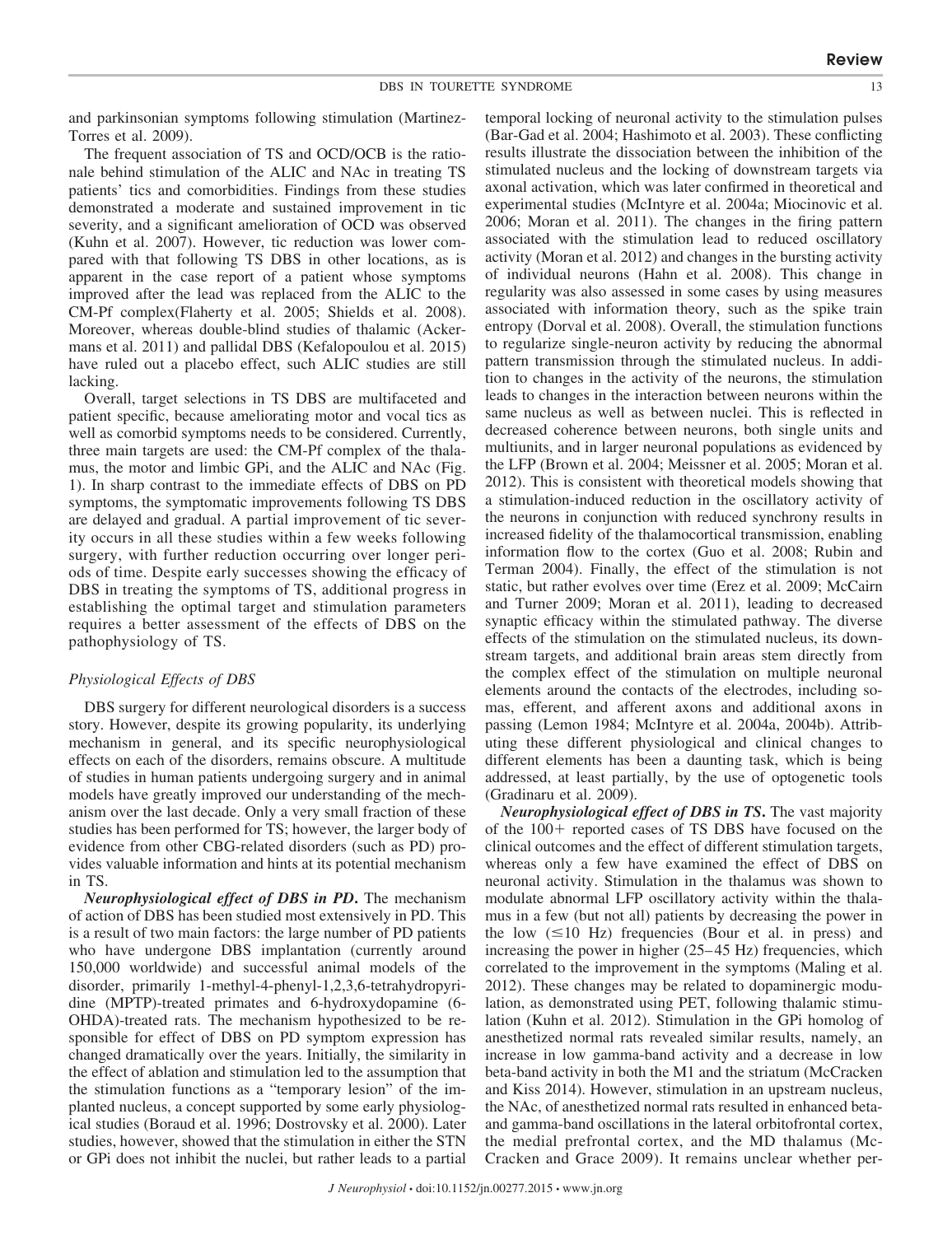sistent changes occur following DBS. A follow-up study on one patient found a long-lasting effect of DBS in that the clinical improvement remained present for 4 years after the stimulation was turned off (Dong et al. 2014). However, another study did not find changes in thalamic LFP oscillatory activity once the stimulator stopped working (Priori et al. 2013). A similar result was reported for PD patients undergoing STN DBS surgery (Giannicola et al. 2012), indicating that DBS may not necessarily induce persistent changes within the CBG loop.

Currently, primarily due to technical difficulties, there have been no studies of the effect of DBS on single-neuron activity in human patients. A small number of DBS studies have been conducted on animal models of TS. The mechanism of DBS that they revealed was generally consistent with the one observed in PD. Stimulation in the GPi results in a partial temporal locking of the neuronal responses to the stimulation pulses both in the stimulated nucleus and in the upstream nucleus, the GPe (McCairn et al. 2013b). This temporal locking abolishes the tic-related activity of the neurons and for a short time period increases the overall firing rate of the nucleus (McCairn et al. 2012, 2013b). Thus, by influencing the firing patterns, the stimulation reduces the propagation of abnormal activity from the BG downstream to the thalamus and cortical areas (Fig. 2). In addition, the neuronal activity response to the stimulation pulses was shown to be dynamic and evolved over time (McCairn et al. 2013b), indicating that short-term plasticity plays a role in DBS function. Similar results were found in a GPi stimulation study in one normal primate (Bar-Gad and Turner 2009), supporting the notion that the DBS mechanism is similar across clinical states. In addition, in a normal primate study it was found that the stimulation did not change taskencoding neuronal activity. Thus it enabled the flow of acute behavioral information throughout the BG, despite the changes that occurred in the neuronal activity patterns. In TS animal models, the stimulation induced significant neurophysiological changes but did not cause major behavioral changes. Stimulation in the GPi did not reduce the sniffing (in the dopaminergic model) or the tic frequency (in the striatal disinhibition model) but decreased the magnitude of the tics and improved sensorimotor gating deficits (McCairn et al. 2012, 2013b; Posch et al. 2012). Behavioral effects were found immediately following STN stimulation in animals expressing stereotypic behaviors but not tics (Baup et al. 2008). The lack of immediate influence on tic frequency in animal models may be due to the short stimulation periods (seconds to minutes) that were used in these studies. This is in line with the reports that DBS stimulation in TS patients significantly reduced tic frequency with a latency of several months (Zhang et al. 2014). Studies of long-term neurophysiological changes underlying the progressive effects of DBS in TS are still missing. Translational studies of long-term DBS in animal models displaying chronic symptoms may provide new insights into this evolving therapeutic process.

Overall, studies have only started recently to address the mechanism of DBS on neuronal activity in TS. Although extensive studies are still needed, results from both human and animal models are starting to accumulate. These results suggest that DBS alters the firing pattern, rather than the firing rate, of neurons in that neuronal activity has been found to be partially temporally locked to the stimulation pulses (Fig. 2). Thus DBS exerts its effect by causing functional ablation, which reduces information flow through the stimulated nucleus. The similarity between findings on TS, PD, and stimulation in normal animals support the notion that the mechanism of DBS is comparable regardless of the pathological state or region of stimulation.

#### *Summary and Conclusions*

The growing popularity of DBS treatment as a therapeutic option for controlling the symptoms of different motor and psychiatric disorders, combined with the severe limitations of pharmaceutical therapies for TS, has led to an increasing number of exploratory DBS implantation surgeries. Targets for the DBS leads vary but are primarily situated in different targets along the CBG pathway: the GPi, thalamic nuclei, and the NAc. These targets are part of either the motor pathway, presumably directly involved in tic generation, or the limbic pathway, presumably involved in the comorbidities and indirectly involved in tic generation via the premonitory urge. Early stimulation results show significant improvement in TS symptom expression following these surgeries. The improvements increase over the timeframe of weeks and months following the surgery and persist for years. Given this initial success, future progress will require further insights into the



Fig. 2. Tic encoding in the CBG pathway. Schematic illustration of neuronal activity during tic expression (*A*) and during DBS (*B*).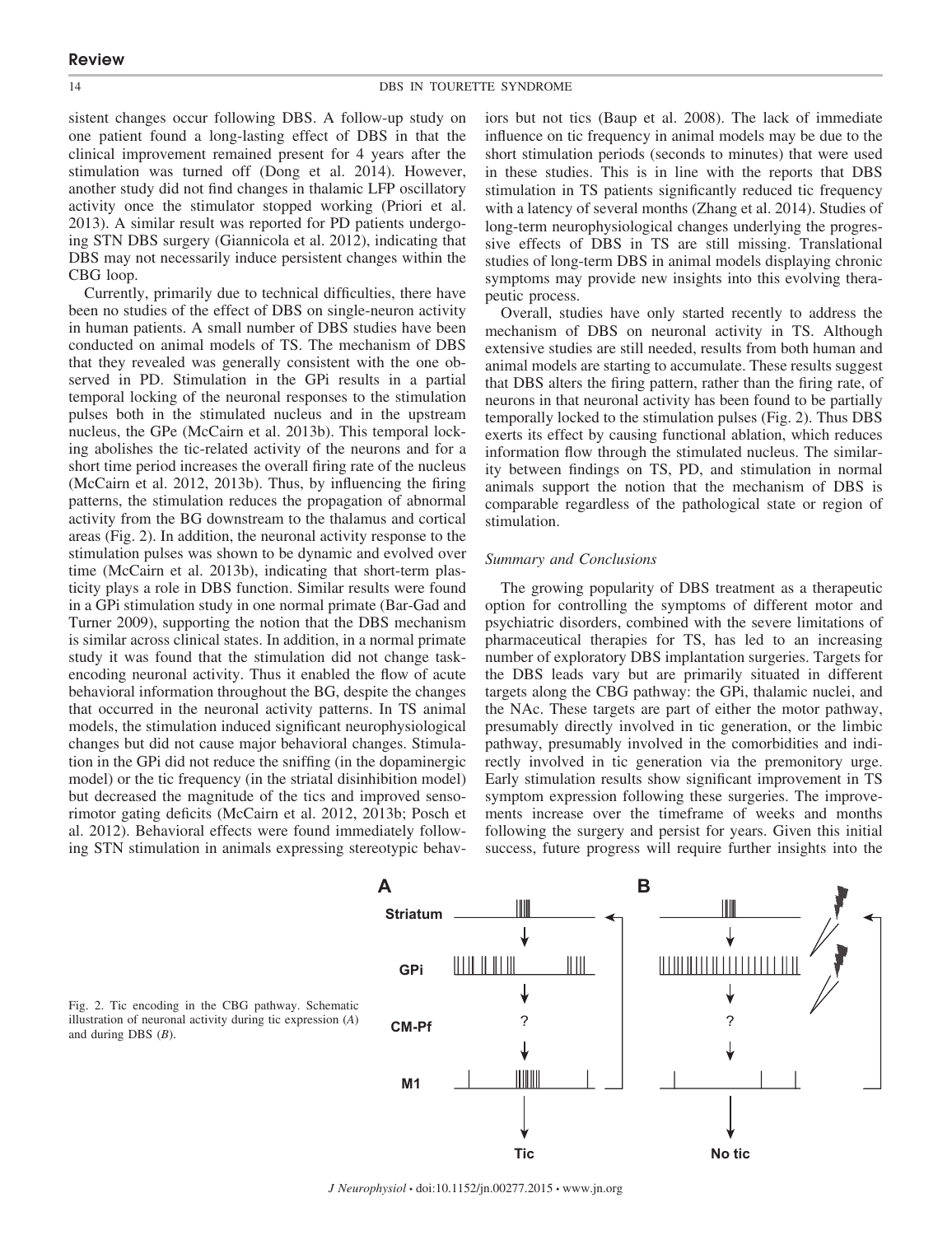abnormal neuronal activity during TS and the ways in which this activity is modulated using DBS.

Physiological studies have reported system-wide changes throughout the CBG pathway, rather than focal neuronal abnormalities. These changes consist of an altered baseline level activity of individual neurons and whole nuclei, including changes to both firing rate and pattern. This is accompanied by abnormal interactions between cortical and thalamic areas with the BG. Finally, tic-related activity is expressed throughout the pathway, both preceding and following the expression of tics. Although the converging experimental data are mostly coherent, it is crucial to bear in mind the limitations of the current data set, which is primarily based on indirect noninvasive measures with only very few invasive recordings in human DBS patients and in only a small subset of the available animal models. Moreover, although a data set is gradually building up on the neuronal abnormalities along the motor pathways related to tic expression, little is currently known about the neuronal activity along the limbic pathways related to the premonitory urge. The modulation of this abnormal neuronal activity throughout the CBG pathway during DBS is complex and arises from the modulation of diverse neuronal populations. Most current thinking about this modulation comes indirectly from the more abundant recordings in PD patients as well as from studies in normal and disorder model animals. These studies emphasize that stimulation affects the firing pattern of individual neurons by partially entraining the neuronal firing to the stimulation pulses and a reduction in the transmission of the abnormal activity patterns, which is at least partially due to a depression of synaptic efficacy along the pathway. Moreover, the stimulation-based modulation presumably functions on the correlated neuronal activity, hence reducing the loss of specificity induced by the striatal disinhibition.

The recent proliferation of new data stemming from both human patients and novel animal models have made the last decade a watershed in our understanding of TS pathophysiology. These novel physiological data constitute a crucial platform to advance stimulation-based treatments from their current exploratory nature to standard clinical practice by supplying new measures of the neuronal modulation provided by DBS in TS.

#### **ACKNOWLEDGMENTS**

We thank Dr. N. Ben-Aroya for helpful discussions.

#### **GRANTS**

This study was supported in part by Israel Science Foundation (ISF) Grant 743/13 and a Tourette Syndrome Association (TSA) grant.

#### **DISCLOSURES**

No conflicts of interest, financial or otherwise, are declared by the authors.

#### **AUTHOR CONTRIBUTIONS**

M.I., Y.L., and I.B.-G. conception and design of research; M.I. and I.B.-G. prepared figures; M.I., Y.L., and I.B.-G. drafted manuscript; M.I., Y.L., and I.B.-G. edited and revised manuscript; M.I., Y.L., and I.B.-G. approved final version of manuscript.

#### **REFERENCES**

- **Abelson JF, Kwan KY, O'Roak BJ, Baek DY, Stillman AA, Morgan TM, Mathews CA, Pauls DL, Rasin MR, Gunel M, Davis NR, Ercan-Sencicek AG, Guez DH, Spertus JA, Leckman JF, Dure LS, Kurlan R, Singer HS, Gilbert DL, Farhi A, Louvi A, Lifton RP, Sestan N, State MW.** Sequence variants in SLITRK1 are associated with Tourette's syndrome. *Science* 310: 317–320, 2005a.
- **Abelson JL, Curtis GC, Sagher O, Albucher RC, Harrigan M, Taylor SF, Martis B, Giordani B.** Deep brain stimulation for refractory obsessivecompulsive disorder. *Biol Psychiatry* 57: 510 –516, 2005b.
- **Accili D, Fishburn CS, Drago J, Steiner H, Lachowicz JE, Park BH, Gauda EB, Lee EJ, Cool MH, Sibley DR, Gerfen CR, Westphal H, Fuchs S.** A targeted mutation of the D3 dopamine receptor gene is associated with hyperactivity in mice. *Proc Natl Acad Sci USA* 93: 1945–1949, 1996.
- **Ackermans L, Duits A, van der Linden C, Tijssen M, Schruers K, Temel Y, Kleijer M, Nederveen P, Bruggeman R, Tromp S, van Kranen-Mastenbroek V, Kingma H, Cath D, Visser-Vandewalle V.** Double-blind clinical trial of thalamic stimulation in patients with Tourette syndrome. *Brain* 134: 832– 844, 2011.
- **Ackermans L, Temel Y, Cath D, van der Linden C, Bruggeman R, Kleijer M, Nederveen P, Schruers K, Colle H, Tijssen MAJ, Visser-Vandewalle V.** Deep brain stimulation in Tourette's syndrome: two targets? *Mov Disord* 21: 709 –713, 2006.
- **Albin RL, Koeppe RA, Bohnen NI, Nichols TE, Meyer P, Wernette K, Minoshima S, Kilbourn MR, Frey KA.** Increased ventral striatal monoaminergic innervation in Tourette syndrome. *Neurology* 61: 310 –315, 2003.
- **Albin RL, Mink JW.** Recent advances in Tourette syndrome research. *Trends Neurosci* 29: 175–182, 2006.
- **Albin RL, Young AB, Penney JB.** The functional anatomy of basal ganglia disorders. *Trends Neurosci* 12: 366 –375, 1989.
- **Alexander GE, Crutcher MD.** Functional architecture of basal ganglia circuits: neural substrates of parallel processing. *Trends Neurosci* 13: 266 – 271, 1990.
- **Alexander GE, DeLong MR, Strick PL.** Parallel organization of functionally segregated circuits linking basal ganglia and cortex. *Annu Rev Neurosci* 9: 357–381, 1986.
- **Alexander GE, DeLong MR.** Microstimulation of the primate neostriatum. II. Somatotopic organization of striatal microexcitable zones and their relation to neuronal response properties. *J Neurophysiol* 53: 1417–1430, 1985.
- **American Psychiatric Association.** *Diagnostic and Statistical Manual of Mental Disorders: DSM-5* (5th ed.). Arlington, VA: American Psychiatric Publishing, 2013.
- **Aouizerate B, Cuny E, Martin-Guehl C, Guehl D, Amieva H, Benazzouz A, Fabrigoule C, Allard M, Rougier A, Bioulac B, Tignol J, Burbaud P.** Deep brain stimulation of the ventral caudate nucleus in the treatment of obsessive-compulsive disorder and major depression. Case report. *J Neurosurg* 101: 682– 686, 2004.
- **Bar-Gad I, Elias S, Vaadia E, Bergman H.** Complex locking rather than complete cessation of neuronal activity in the globus pallidus of a 1-methyl-4-phenyl-1,2,3,6-tetrahydropyridine-treated primate in response to pallidal microstimulation. *J Neurosci* 24: 7410 –7419, 2004.
- **Bar-Gad I, Turner RS.** Stimulation effect on neuronal activity in the globus pallidus of the behaving macaque. In: *The Basal Ganglia IX, Advances in Behavioral Biology*, edited by Groenewegen HJ, Voorn P, Berendse HW, Mulder AB, Cools AR. New York: Springer, 2009, p. 73– 83.
- **Baup N, Grabli D, Karachi C, Mounayar S, François C, Yelnik J, Féger J, Tremblay L.** High-frequency stimulation of the anterior subthalamic nucleus reduces stereotyped behaviors in primates. *J Neurosci* 28: 8785– 8788, 2008.
- **Baym CL, Corbett BA, Wright SB, Bunge SA.** Neural correlates of tic severity and cognitive control in children with Tourette syndrome. *Brain* 131: 165–179, 2008.
- **Bedard P, Pycock CJ.** "Wet-dog" shake behaviour in the rat: a possible quantitative model of central 5-hydroxytryptamine activity. *Neuropharmacology* 16: 663– 670, 1977.
- **Beiser DG, Houk JC.** Model of cortical-basal ganglionic processing: encoding the serial order of sensory events. *J Neurophysiol* 79: 3168 –3188, 1998.
- **Benabid A, Pollak P, Gervason C, Hoffmann D, Gao DM, Hommel M,** Perret JE, De Rougemont J. Long-term suppression of tremor by chronic stimulation of the ventral intermediate thalamic nucleus. *Lancet* 337: 403– 406, 1991.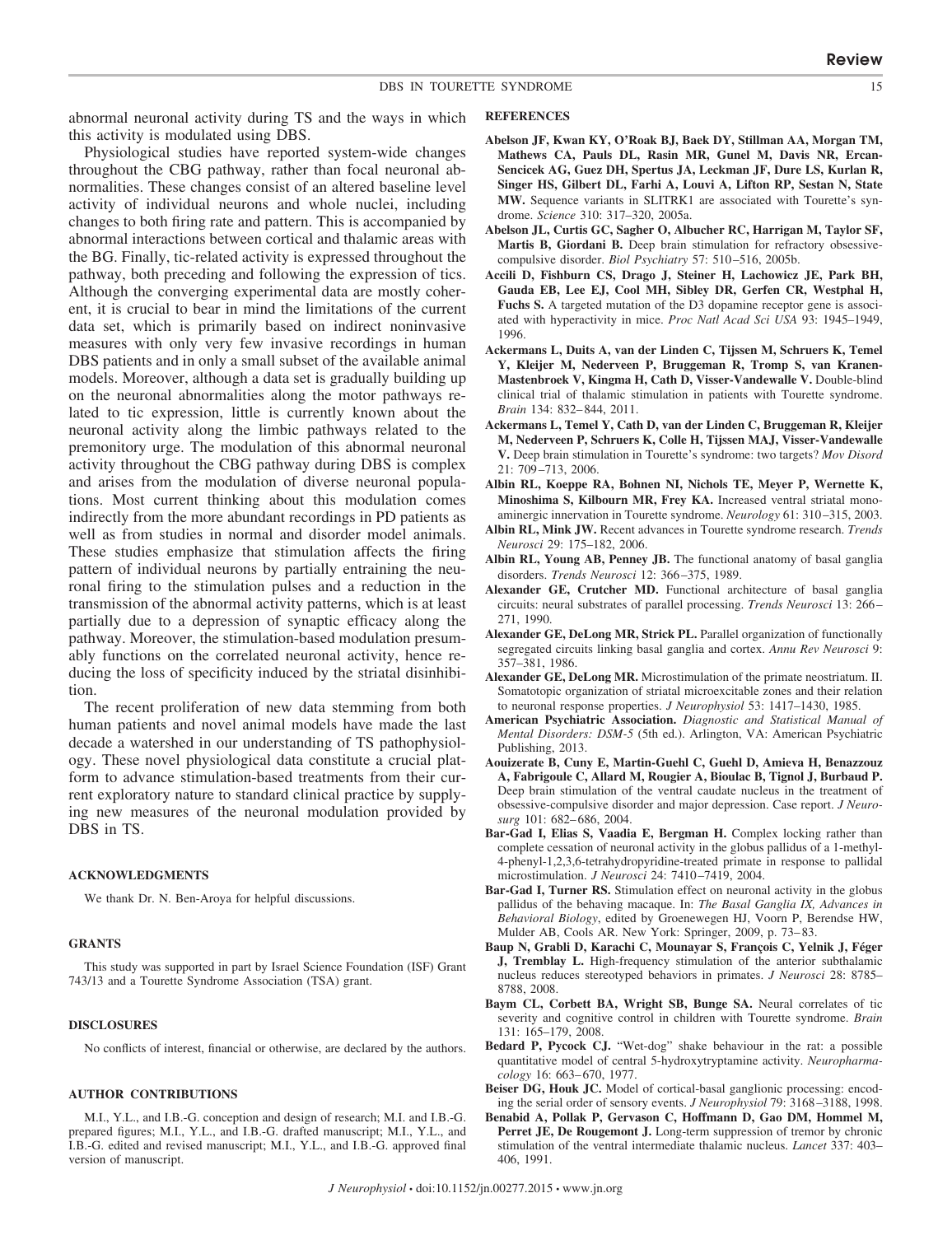**Bennett BD, Bolam JP.** Synaptic input and output of parvalbumin-immunoreactive neurons in the neostriatum of the rat. *Neuroscience* 62: 707–719, 1994.

- **Bergstrom DA, Bromley SD, Walters JR.** Apomorphine increases the activity of rat globus pallidus neurons. *Brain Res* 238: 266 –271, 1982.
- **Berns GS, Sejnowski TJ.** A computational model of how the basal ganglia produce sequences. *J Cogn Neurosci* 10: 108 –121, 1998.
- **Berridge KC, Aldridge JW, Houchard KR, Zhuang X.** Sequential superstereotypy of an instinctive fixed action pattern in hyper-dopaminergic mutant mice: a model of obsessive compulsive disorder and Tourette's. *BMC Biol* 3: 4, 2005.
- **Bloch MH, Leckman JF, Zhu H, Peterson BS.** Caudate volumes in childhood predict symptom severity in adults with Tourette syndrome. *Neurology* 65: 1253–1258, 2005.
- **Bohlhalter S, Goldfine A, Matteson S, Garraux G, Hanakawa T, Kansaku K, Wurzman R, Hallett M.** Neural correlates of tic generation in Tourette syndrome: an event-related functional MRI study. *Brain* 129: 2029 –2037, 2006.
- **Boraud T, Bezard E, Bioulac B, Gross C.** High frequency stimulation of the internal globus pallidus (GPi) simultaneously improves parkinsonian symptoms and reduces the firing frequency of GPi neurons in the MPTP-treated monkey. *Neurosci Lett* 215: 17–20, 1996.
- **Boraud T, Bezard E, Bioulac B, Gross CE.** Dopamine agonist-induced dyskinesias are correlated to both firing pattern and frequency alterations of pallidal neurones in the MPTP-treated monkey. *Brain* 124: 546 –557, 2001.
- **Bour LJ, Ackermans L, Foncke EM, Cath D, van der Linden C, Visser Vandewalle V, Tijssen MA.** Tic related local field potentials in the thalamus and the effect of deep brain stimulation in Tourette syndrome: report of three cases. *Clin Neurophysiol*. In press.
- **Bronfeld M, Belelovsky K, Bar-Gad I.** Spatial and temporal properties of tic-related neuronal activity in the cortico-basal ganglia loop. *J Neurosci* 31: 8713– 8721, 2011.
- **Bronfeld M, Belelovsky K, Erez Y, Bugaysen J, Korngreen A, Bar-Gad I.** Bicuculline-induced chorea manifests in focal rather than globalized abnormalities in the activation of the external and internal globus pallidus. *J Neurophysiol* 104: 3261–3275, 2010.
- **Bronfeld M, Israelashvili M, Bar-Gad I.** Pharmacological animal models of Tourette syndrome. *Neurosci Biobehav Rev* 37: 1101–1119, 2013a.
- **Bronfeld M, Yael D, Belelovsky K, Bar-Gad I.** Motor tics evoked by striatal disinhibition in the rat. *Front Syst Neurosci* 7: 50, 2013b.
- **Brown P, Mazzone P, Oliviero A, Altibrandi MG, Pilato F, Tonali PA, Di Lazzaro V.** Effects of stimulation of the subthalamic area on oscillatory pallidal activity in Parkinson's disease. *Exp Neurol* 188: 480-490, 2004.
- **Burguière E, Monteiro P, Feng G, Graybiel AM.** Optogenetic stimulation of lateral orbitofronto-striatal pathway suppresses compulsive behaviors. *Science* 340: 1–15, 2013.
- **Campbell KM, de Lecea L, Severynse DM, Caron MG, McGrath MJ, Sparber SB, Sun LY, Burton FH.** OCD-Like behaviors caused by a neuropotentiating transgene targeted to cortical and limbic  $D1$  + neurons. *J Neurosci* 19: 5044 –5053, 1999.
- **Cannon E, Silburn P, Coyne T, O'Maley K, Crawford JD, Sachdev PS.** Deep brain stimulation of anteromedial globus pallidus interna for severe Tourette's syndrome. *Am J Psychiatry* 169: 860 – 866, 2012.
- **Carasso BS, Bakshi VP, Geyer MA.** Disruption in prepulse inhibition after alpha-1 adrenoceptor stimulation in rats. *Neuropharmacology* 37: 401– 404, 1998.
- **Castellan Baldan L, Williams KA, Gallezot JD, Pogorelov V, Rapanelli M, Crowley M, Anderson GM, Loring E, Gorczyca R, Billingslea E, Wasylink S, Panza KE, Ercan-Sencicek AG, Krusong K, Leventhal BL, Ohtsu H, Bloch MH, Hughes ZA, Krystal JH, Mayes L, de Araujo I, Ding YS, State MW, Pittenger C.** Histidine decarboxylase deficiency causes Tourette syndrome: parallel findings in humans and mice. *Neuron* 81: 77–90, 2014.
- **Chabardès S, Polosan M, Krack P, Bastin J, Krainik A, David O, Bougerol T, Benabid AL.** Deep brain stimulation for obsessive-compulsive disorder: subthalamic nucleus target. *World Neurosurg* 80: S31.e1–S31.e8, 2013.
- **Cheon KA, Ryu YH, Namkoong K, Kim CH, Kim JJ, Lee JD.** Dopamine transporter density of the basal ganglia assessed with  $\lceil 1^{23} \rceil$ ]IPT SPECT in drug-naive children with Tourette's disorder. *Psychiatry Res* 130: 85–95, 2004.
- **Crane J, Fagerness J, Osiecki L, Gunnell B, Stewart SE, Pauls DL, Scharf JM, the Tourette Syndrome International Consortium for Genetics.**

Family-based genetic association study of DLGAP3 in Tourette syndrome. *Am J Med Genet Part B Neuropsychiatr Genet* 156: 108 –114, 2011.

- **Crossman AR, Mitchell IJ, Sambrook MA, Jackson A.** Chorea and myoclonus in the monkey induced by gamma-aminobutyric acid antagonism in the lentiform complex. The site of drug action and a hypothesis for the neural mechanisms of chorea. *Brain* 111: 1211–1233, 1988.
- **Darbin O, Wichmann T.** Effects of striatal GABA A-receptor blockade on striatal and cortical activity in monkeys. *J Neurophysiol* 99: 1294 –1305, 2008.
- **Dehning S, Mehrkens JH, Müller N, Bötzel K.** Therapy-refractory Tourette syndrome: beneficial outcome with globus pallidus internus deep brain stimulation. *Mov Disord* 23: 1300 –1302, 2008.
- **DeLong MR.** Primate models of movement disorders of basal ganglia origin. *Trends Neurosci* 13: 281–285, 1990.
- **DeLong MR, Crutcher MD, Georgopoulos AP.** Primate globus pallidus and subthalamic nucleus: functional organization. *J Neurophysiol* 53: 530 –543, 1985.
- **Denys D, Mantione M, Figee M, van den Munckhof P, Koerselman F, Westenberg H, Bosch A, Schuurman R.** Deep brain stimulation of the nucleus accumbens for treatment-refractory obsessive-compulsive disorder. *Arch Gen Psychiatry* 67: 1061–1068, 2010.
- **Diederich NJ, Kalteis K, Stamenkovic M, Pieri V, Alesch F.** Efficient internal pallidal stimulation in Gilles de la Tourette syndrome: a case report. *Mov Disord* 20: 1496 –1499, 2005.
- **Dong S, Zhang X, Li J, Li Y.** Unexpected outcome of pallidal deep brain stimulation in a patient with Tourette syndrome. *Acta Neurochir (Wien)* 156: 1527–1528, 2014.
- **Dorval AD, Russo GS, Hashimoto T, Xu W, Grill WM, Vitek JL.** Deep brain stimulation reduces neuronal entropy in the MPTP-primate model of Parkinson's disease. *J Neurophysiol* 100: 2807–2818, 2008.
- **Dostrovsky JO, Levy R, Wu JP, Hutchison WD, Tasker RR, Lozano AM.** Microstimulation-induced inhibition of neuronal firing in human globus pallidus. *J Neurophysiol* 84: 570 –574, 2000.
- **Draganski B, Kherif F, Klöppel S, Cook PA, Alexander DC, Parker GJ, Deichmann R, Ashburner J, Frackowiak RS.** Evidence for segregated and integrative connectivity patterns in the human basal ganglia. *J Neurosci* 28: 7143–7152, 2008.
- **Eddy CM, Rickards HE, Cavanna AE.** Treatment strategies for tics in Tourette syndrome. *Ther Adv Neurol Disord* 4: 25–45, 2011.
- **English DF, Ibanez-Sandoval O, Stark E, Tecuapetla F, Buzsáki G, Deisseroth K, Tepper JM, Koos T.** GABAergic circuits mediate the reinforcement-related signals of striatal cholinergic interneurons. *Nat Neurosci* 15: 123–130, 2011.
- **Ercan-Sencicek AG, Stillman AA, Ghosh AK, Bilguvar K, O'Roak BJ, Mason CE, Abbott T, Gupta A, King RA, Pauls DL, Tischfield JA, Heiman GA, Singer HS, Gilbert DL, Hoekstra PJ, Morgan TM, Loring E, Yasuno K, Fernandez T, Sanders S, Louvi A, Cho JH, Mane S, Colangelo CM, Biederer T, Lifton RP, Gunel M, State MW.** L-Histidine decarboxylase and Tourette's syndrome. *N Engl J Med* 362: 1901–1908, 2010.
- **Erez Y, Czitron H, McCairn K, Belelovsky K, Bar-Gad I.** Short-term depression of synaptic transmission during stimulation in the globus pallidus of 1-methyl-4-phenyl-1,2,3,6-tetrahydropyridine-treated primates. *J Neurosci* 29: 7797–7802, 2009.
- **Fabbrini G, Pasquini M, Aurilia C, Berardelli I, Breedveld G, Oostra BA, Bonifati V, Berardelli A.** A large Italian family with Gilles de la Tourette syndrome: clinical study and analysis of the SLITRK1 gene. *Mov Disord* 22: 2229 –2234, 2007.
- **Flaherty AW, Williams ZM, Amirnovin R, Kasper E, Rauch SL, Cosgrove GR, Eskandar EN.** Deep brain stimulation of the anterior internal capsule for the treatment of Tourette syndrome: technical case report. *Neurosurgery* 57, *Suppl* 4: E403, 2005.
- **François C, Grabli D, McCairn K, Jan C, Karachi C, Hirsch EC, Féger J, Tremblay L.** Behavioural disorders induced by external globus pallidus dysfunction in primates. II. Anatomical study. *Brain* 127: 2055–2070, 2004.
- **Freeman RD, Fast DK, Burd L, Kerbeshian J, Robertson MM, Sandor P.** An international perspective on Tourette syndrome: selected findings from 3,500 individuals in 22 countries. *Dev Med Child Neurol* 42: 436 – 447, 2000.
- **Fujita S, Kato R, Cui Y, Terakado M, Suga K, Koshikawa N, Kobayashi M.** Apomorphine-induced modulation of neural activities in the ventrolateral striatum of rats. *Synapse* 67: 363–373, 2013.
- **Gerfen CR.** Synaptic organization of the striatum. *J Electron Microsc Tech* 10: 265–281, 1988.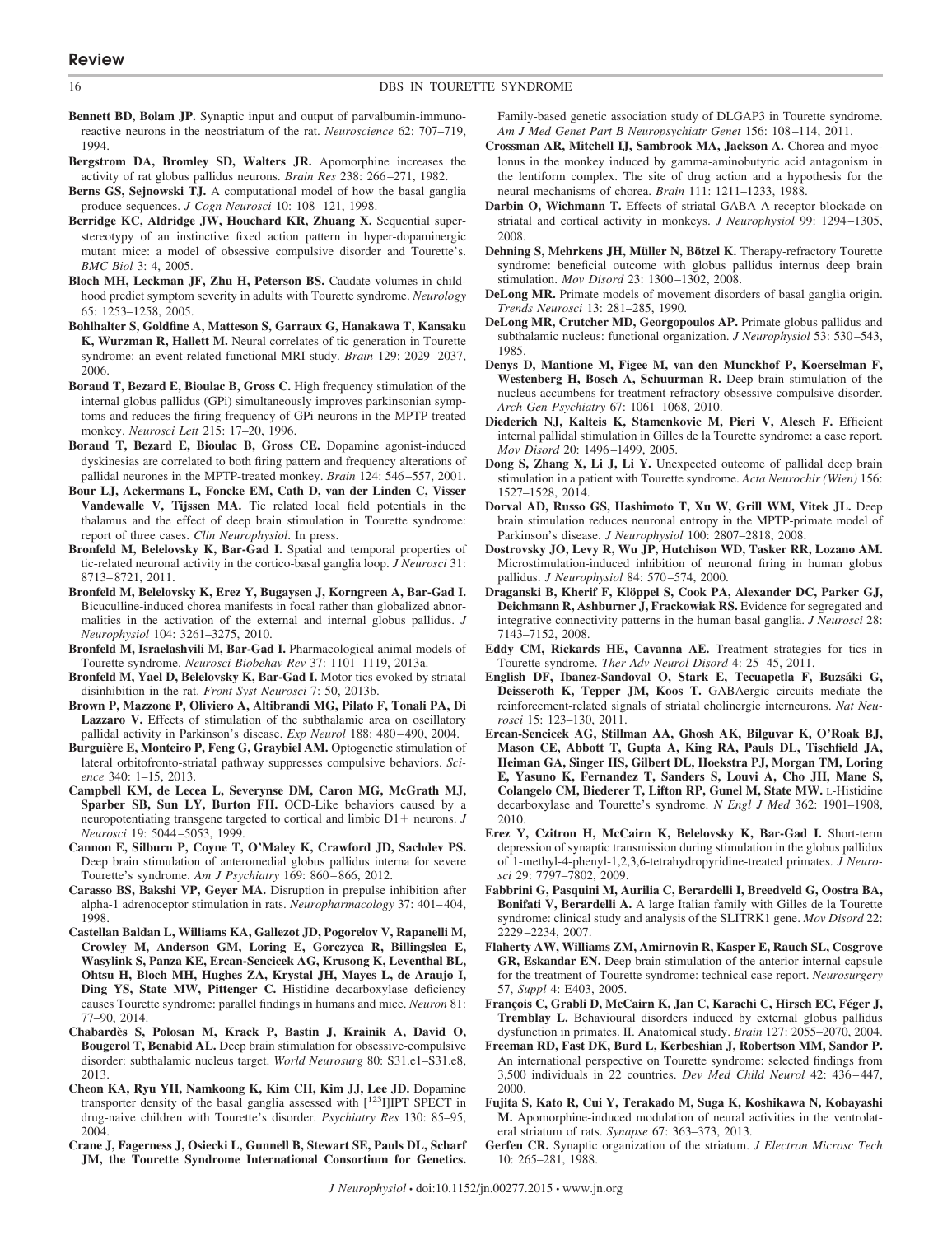- **Gerfen CR, Engber TM, Mahan LC, Susel Z, Chase TN, Monsma FJ, Sibley DR.** D1 and D2 dopamine receptor-regulated gene expression of striatonigral and striatopallidal neurons. *Science* 250: 1429 –1432, 1990.
- **Geyer MA.** The family of sensorimotor gating disorders: comorbidities or diagnostic overlaps? *Neurotox Res* 10: 211–220, 2006.
- **Giannicola G, Rosa M, Servello D, Menghetti C, Carrabba G, Pacchetti C, Zangaglia R, Cogiamanian F, Scelzo E, Marceglia S, Rossi L, Priori A.** Subthalamic local field potentials after seven-year deep brain stimulation in Parkinson's disease. *Exp Neurol* 237: 312–317, 2012.
- **Gilles de la Tourette G.** Etude sur une affection nerveuse caracterisee par de l'incoordination motrice accompagnee d'echolalie et de copralalie. *Arch Neurol* 9: 19 – 42, 1885.
- **Godar SC, Mosher LJ, Di Giovanni G, Bortolato M.** Animal models of tic disorders: a translational perspective. *J Neurosci Methods* 238: 54-69, 2014.
- **Goodman WK, Foote KD, Greenberg BD, Ricciuti N, Bauer R, Ward H, Shapira NA, Wu SS, Hill CL, Rasmussen SA, Okun MS.** Deep brain stimulation for intractable obsessive compulsive disorder: pilot study using a blinded, staggered-onset design. *Biol Psychiatry* 67: 535–542, 2010.
- **Gradinaru V, Mogri M, Thompson KR, Henderson JM, Deisseroth K.** Optical deconstruction of parkinsonian neural circuitry. *Science* 324: 354 – 359, 2009.
- **Greenberg BD, Gabriels LA, Malone DA, Rezai AR, Friehs GM, Okun MS, Shapira NA, Foote KD, Cosyns PR, Kubu CS, Malloy PF, Salloway SP, Giftakis JE, Rise MT, Machado AG, Baker KB, Stypulkowski PH, Goodman WK, Rasmussen SA, Nuttin BJ.** Deep brain stimulation of the ventral internal capsule/ventral striatum for obsessive-compulsive disorder: worldwide experience. *Mol Psychiatry* 15: 64 –79, 2010.
- **Greenberg BD, Malone DA, Friehs GM, Rezai AR, Kubu CS, Malloy PF, Salloway SP, Okun MS, Goodman WK, Rasmussen SA.** Three-year outcomes in deep brain stimulation for highly resistant obsessive-compulsive disorder. *Neuropsychopharmacology* 31: 2384 –2393, 2006.
- **Guo Y, Rubin JE, McIntyre CC, Vitek JL, Terman D.** Thalamocortical relay fidelity varies across subthalamic nucleus deep brain stimulation protocols in a data-driven computational model. *J Neurophysiol* 99: 1477– 1492, 2008.
- **Guridi J, Lozano AM.** A brief history of pallidotomy. *Neurosurgery* 41: 1169 –1180, 1997.
- **Gurney K, Prescott TJ, Redgrave P.** A computational model of action selection in the basal ganglia. I. A new functional anatomy. *Biol Cybern* 84: 401– 410, 2001.
- **Haber S, McFarland NR.** The place of the thalamus in frontal cortical-basal ganglia circuits. *Neuroscientist* 7: 315–324, 2001.
- **Haber SN, Fudge JL, McFarland NR.** Striatonigrostriatal pathways in primates form an ascending spiral from the shell to the dorsolateral striatum. *J Neurosci* 20: 2369 –2382, 2000.
- **Hahn PJ, Russo GS, Hashimoto T, Miocinovic S, Xu W, McIntyre CC, Vitek JL.** Pallidal burst activity during therapeutic deep brain stimulation. *Exp Neurol* 211: 243–251, 2008.
- **Hampson M, Tokoglu F, King RA, Constable RT, Leckman JF.** Brain areas coactivating with motor cortex during chronic motor tics and intentional movements. *Biol Psychiatry* 65: 594 –599, 2009.
- **Hashimoto T, Elder CM, Okun MS, Patrick SK, Vitek JL.** Stimulation of the subthalamic nucleus changes the firing pattern of pallidal neurons. *J Neurosci* 23: 1916 –1923, 2003.
- **Hoover JE, Strick PL.** Multiple output channels in the basal ganglia. *Science* 259: 819 – 821, 1993.
- **Houeto JL, Karachi C, Mallet L, Pillon B, Yelnik J, Mesnage V, Welter ML, Navarro S, Pelissolo A, Damier P, Pidoux B, Dormont D, Cornu P, Agid Y.** Tourette's syndrome and deep brain stimulation. *J Neurol Neurosurg Psychiatry* 76: 992–995, 2005.
- **Jankovic J.** Treatment of hyperkinetic movement disorders. *Lancet Neurol* 8: 844 – 856, 2009.
- **Kaido T, Otsuki T, Kaneko Y, Takahashi A, Omori M, Okamoto T.** Deep brain stimulation for Tourette syndrome: a prospective pilot study in Japan. *Neuromodulation* 14: 123–129, 2011.
- **Kalanithi PSA, Zheng W, Kataoka Y, DiFiglia M, Grantz H, Saper CB, Schwartz ML, Leckman JF, Vaccarino FM.** Altered parvalbumin-positive neuron distribution in basal ganglia of individuals with Tourette syndrome. *Proc Natl Acad Sci USA* 102: 13307–13312, 2005.
- **Kataoka Y, Kalanithi PSA, Grantz H, Schwartz ML, Saper C, Leckman JF, Vaccarino FM.** Decreased number of parvalbumin and cholinergic interneurons in the striatum of individuals with Tourette syndrome. *J Comp Neurol* 518: 277–291, 2010.
- **Katayama K, Yamada K, Ornthanalai VG, Inoue T, Ota M, Murphy NP, Aruga J.** Slitrk1-deficient mice display elevated anxiety-like behavior and noradrenergic abnormalities. *Mol Psychiatry* 15: 177–184, 2010.
- **Kawaguchi Y.** Physiological, morphological, and histochemical characterization of 3 classes of interneurons in rat neostriatum. *J Neurosci* 13: 4908 – 4923, 1993.
- **Kefalopoulou Z, Zrinzo L, Jahanshahi M, Candelario J, Milabo C, Beigi M, Akram H, Hyam J, Clayton J, Kass-Iliyya L, Silverdale M, Evans J, Limousin P, Hariz M, Joyce E, Foltynie T.** Bilateral globus pallidus stimulation for severe Tourette's syndrome: a double-blind, randomised crossover trial. *Lancet Neurol* 4422: 1–11, 2015.
- **Kelland MD, Soltis RP, Anderson LA, Bergstrom DA, Walters JR.** In vivo characterization of two cell types in the rat globus pallidus which have opposite responses to dopamine receptor stimulation: comparison of electrophysiological properties and responses to apomorphine, dizocilpine, and ketamine anesthesia. *Synapse* 20: 338 –350, 1995.
- **Kelley AE, Lang CG, Gauthier AM.** Induction of oral stereotypy following amphetamine microinjection into a discrete subregion of the striatum. *Psychopharmacology (Berl)* 95: 556 –559, 1988.
- **Kim JP, Min HK, Knight EJ, Duffy PS, Abulseoud OA, Marsh MP, Kelsey K, Blaha CD, Bennet KE, Frye MA, Lee KH.** Centromedianparafascicular deep brain stimulation induces differential functional inhibition of the motor, associative, and limbic circuits in large animals. *Biol Psychiatry* 74: 917–926, 2013.
- **Kimura M, Rajkowski J, Evarts E.** Tonically discharging putamen neurons exhibit set-dependent responses. *Proc Natl Acad Sci USA* 81: 4998 –5001, 1984.
- **Kita H, Kosaka T, Heizmann CW.** Parvalbumin-immunoreactive neurons in the rat neostriatum: a light and electron microscopic study. *Brain Res* 536: 1–15, 1990.
- **Knight T, Steeves T, Day L, Lowerison M, Jette N, Pringsheim T.** Prevalence of tic disorders: a systematic review and meta-analysis. *Pediatr Neurol* 47: 77–90, 2012.
- **Kokkinidis L, Anisman H.** Amphetamine psychosis and schizophrenia: a dual model. *Neurosci Biobehav Rev* 5: 449 – 461, 1981.
- **Koós T, Tepper JM.** Inhibitory control of neostriatal projection neurons by GABAergic interneurons. *Nat Neurosci* 2: 467-472, 1999.
- **Kreiss DS, Anderson LA, Walters JR.** Apomorphine and dopamine D<sub>1</sub> receptor agonists increase the firing rates of subthalamic nucleus neurons. *Neuroscience* 72: 863– 876, 1996.
- **Kubota Y, Ito C, Sakurai E, Sakurai E, Watanabe T, Ohtsu H.** Increased methamphetamine-induced locomotor activity and behavioral sensitization in histamine-deficient mice. *J Neurochem* 83: 837– 845, 2002.
- **Kuhn J, Janouschek H, Raptis M, Rex S, Lenartz D, Neuner I, Mottaghy FM, Schneider F, Schaefer WM, Sturm V, Gründer G, Vernaleken I.** In vivo evidence of deep brain stimulation-induced dopaminergic modulation in Tourette's syndrome. *Biol Psychiatry* 71: 11–13, 2012.
- **Kuhn J, Lenartz D, Mai JK, Huff W, Lee SH, Koulousakis A, Klosterkoetter J, Sturm V.** Deep brain stimulation of the nucleus accumbens and the internal capsule in therapeutically refractory Tourette-syndrome. *J Neurol* 254: 963–965, 2007.
- **Leckman JF, Walker DE, Cohen DJ.** Premonitory urges in Tourette's syndrome. *Am J Psychiatry* 150: 98 –102, 1993.
- **Lemon RN.** *Methods for Neuronal Recording in Conscious Animals*. New York: Wiley, 1984.
- **Lerner A, Bagic A, Simmons JM, Mari Z, Bonne O, Xu B, Kazuba D, Herscovitch P, Carson RE, Murphy DL, Drevets WC, Hallett M.** Widespread abnormality of the  $\gamma$ -aminobutyric acid-ergic system in Tourette syndrome. *Brain* 135: 1926 –1936, 2012.
- **Limousin P, Pollak P, Benazzouz A, Hoffmann D, Le Bas JF, Broussolle E, Perret JE, Benabid AL.** Effect of parkinsonian signs and symptoms of bilateral subthalamic nucleus stimulation. *Lancet* 345: 91–95, 1995.
- **Lind NM, Arnfred SM, Hemmingsen RP, Hansen AK.** Prepulse inhibition of the acoustic startle reflex in pigs and its disruption by d-amphetamine. *Behav Brain Res* 155: 217–22, 2004.
- **Lippitz BE, Mindus P, Meyerson BA, Kihlström L, Lindquist C.** Lesion topography and outcome after thermocapsulotomy or gamma knife capsulotomy for obsessive-compulsive disorder: relevance of the right hemisphere. *Neurosurgery* 44: 452– 460, 1999.
- **Liu Y, Li W, Tan C, Liu X, Wang X, Gui Y, Qin L, Deng F, Hu C, Chen L.** Meta-analysis comparing deep brain stimulation of the globus pallidus and subthalamic nucleus to treat advanced Parkinson disease. *J Neurosurg* 121: 709 –718, 2014.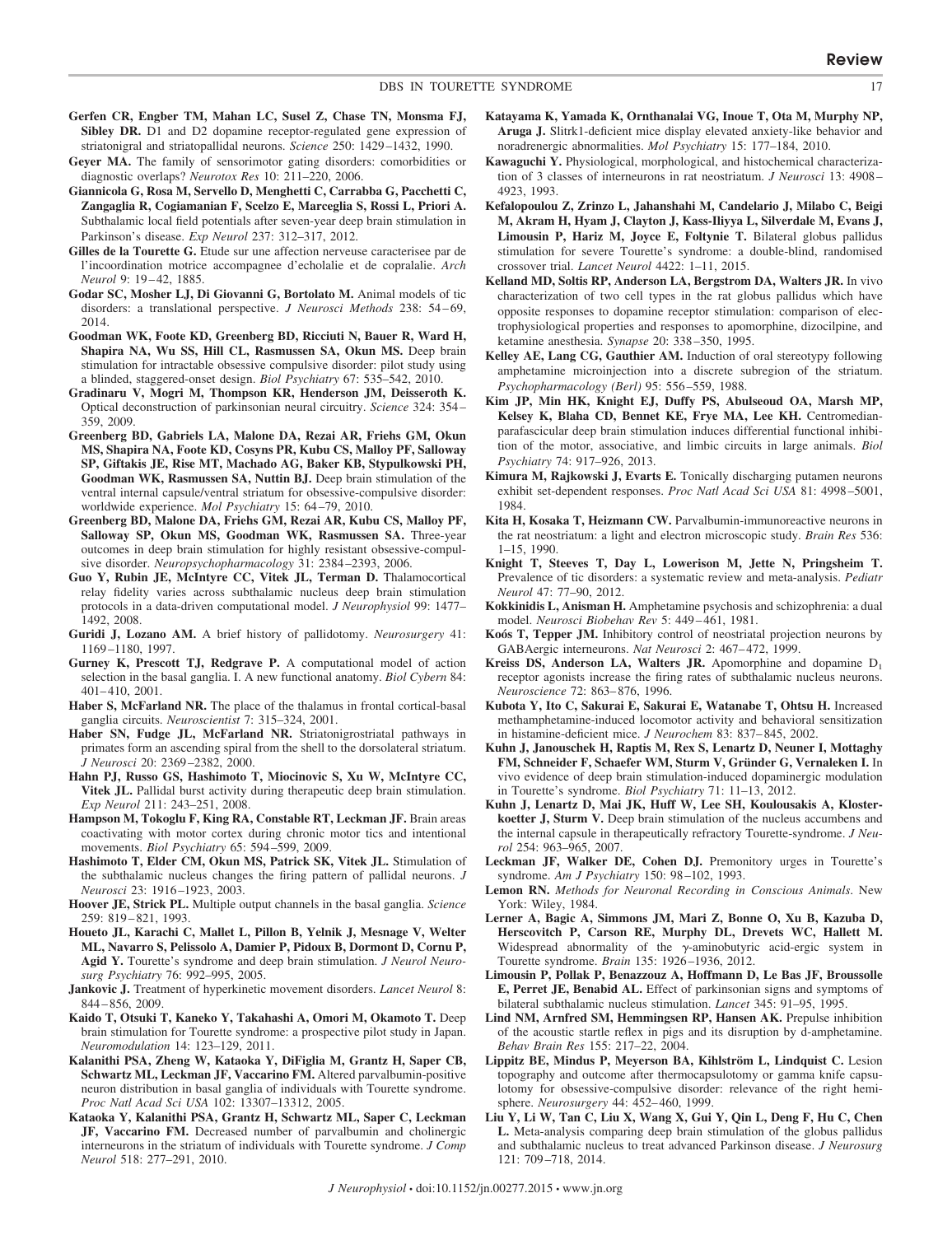- **Maciunas RJ, Maddux BN, Riley DE, Whitney CM, Schoenberg MR, Ogrocki PJ, Albert JM, Gould DJ.** Prospective randomized double-blind trial of bilateral thalamic deep brain stimulation in adults with Tourette syndrome. *J Neurosurg* 107: 1004 –1014, 2007.
- **Maling N, Hashemiyoon R, Foote KD, Okun MS, Sanchez JC.** Increased thalamic gamma band activity correlates with symptom relief following deep brain stimulation in humans with Tourette's syndrome. *PLoS One* 7: e44215, 2012.
- **Mallet L, Polosan M, Jaafari N, Baup N, Welter ML, Fontaine D, du Montcel ST, Yelnik J, Chéreau I, Arbus C, Raoul S, Aouizerate B, Damier P, Chabardès S, Czernecki V, Ardouin C, Krebs MO, Bardinet E, Chaynes P, Burbaud P, Cornu P, Derost P, Bougerol T, Bataille B, Mattei V, Dormont D, Devaux B, Vérin M, Houeto JL, Pollak P, Benabid AL, Agid Y, Krack P, Millet B, Pelissolo A.** Subthalamic nucleus stimulation in severe obsessive-compulsive disorder. *N Engl J Med* 359: 2121–2134, 2008.
- **Mansbach RS, Geyer MA, Braff DL.** Dopaminergic stimulation disrupts sensorimotor gating in the rat. *Psychopharmacology (Berl)* 94: 507–514, 1988.
- **Marceglia S, Servello D, Foffani G, Porta M, Sassi M, Mrakic-Sposta S, Rosa M, Barbieri S, Priori A.** Thalamic single-unit and local field potential activity in Tourette syndrome. *Mov Disord* 25: 300 –308, 2010.
- **Marsden CD, Meldrum BS, Pycock C, Tarsy D.** Focal myoclonus produced by injection of picrotoxin into the caudate nucleus of the rat. *J Physiol* 246: 96P, 1975.
- **Martinez-Fernandez R, Zrinzo L, Aviles-Olmos I, Hariz M, Martinez-Torres I, Joyce E, Jahanshahi M, Limousin P, Foltynie T.** Deep brain stimulation for Gilles de la Tourette syndrome: a case series targeting subregions of the globus pallidus internus. *Mov Disord* 26: 1922–1930, 2011.
- **Martinez-Torres I, Hariz MI, Zrinzo L, Foltynie T, Limousin P.** Improvement of tics after subthalamic nucleus deep brain stimulation. *Neurology* 72: 1787–9, 2009.
- **McCairn KW, Bronfeld M, Belelovsky K, Bar-Gad I.** The neurophysiological correlates of motor tics following focal striatal disinhibition. *Brain* 132: 2125–2138, 2009.
- **McCairn KW, Iriki A, Isoda M.** High-frequency pallidal stimulation eliminates tic-related neuronal activity in a nonhuman primate model of Tourette syndrome. *Neuroreport* 23: 206 –210, 2012.
- **McCairn KW, Iriki A, Isoda M.** Global dysrhythmia of cerebro-basal ganglia-cerebellar networks underlies motor tics following striatal disinhibition. *J Neurosci* 33: 697–708, 2013a.
- **McCairn KW, Iriki A, Isoda M.** Deep brain stimulation reduces tic-related neural activity via temporal locking with stimulus pulses. *J Neurosci* 33: 6581– 6593, 2013b.
- **McCairn KW, Turner RS.** Deep brain stimulation of the globus pallidus internus in the parkinsonian primate: local entrainment and suppression of low-frequency oscillations. *J Neurophysiol* 101: 1941–1960, 2009.
- **McCracken CB, Grace AA.** Nucleus accumbens deep brain stimulation produces region-specific alterations in local field potential oscillations and evoked responses in vivo. *J Neurosci* 29: 5354 –5363, 2009.
- **McCracken CB, Kiss ZH.** Time and frequency-dependent modulation of local field potential synchronization by deep brain stimulation. *PLoS One* 9: e102576, 2014.
- **McIntyre CC, Grill WM, Sherman DL, Thakor NV.** Cellular effects of deep brain stimulation: model-based analysis of activation and inhibition. *J Neurophysiol* 91: 1457–1469, 2004a.
- **McIntyre CC, Savasta M, Kerkerian-Le Goff L, Vitek JL.** Uncovering the mechanism(s) of action of deep brain stimulation: activation, inhibition, or both. *Clin Neurophysiol* 115: 1239 –1248, 2004b.
- **Meissner W, Leblois A, Hansel D, Bioulac B, Gross CE, Benazzouz A, Boraud T.** Subthalamic high frequency stimulation resets subthalamic firing and reduces abnormal oscillations. *Brain* 128: 2372–2382, 2005.
- **Miller AM, Bansal R, Hao X, Sanchez-Pena JP, Sobel LJ, Liu J, Xu D, Zhu H, Chakravarty MM, Durkin K, Ivanov I, Plessen KJ, Kellendonk CB, Peterson BS.** Enlargement of thalamic nuclei in Tourette syndrome. *Arch Gen Psychiatry* 67: 955–964, 2010.
- **Mink JW.** The basal ganglia: focused selection and inhibition of competing motor programs. *Prog Neurobiol* 50: 381– 425, 1996.
- **Mink JW.** Basal ganglia dysfunction in Tourette's syndrome: a new hypothesis. *Pediatr Neurol* 25: 190 –198, 2001.
- **Miocinovic S, Parent M, Butson CR, Hahn PJ, Russo GS, Vitek JL, McIntyre CC.** Computational analysis of subthalamic nucleus and lentic-

ular fasciculus activation during therapeutic deep brain stimulation. *J Neurophysiol* 96: 1569 –1580, 2006.

- **Moran A, Stein E, Tischler H, Bar-Gad I.** Decoupling neuronal oscillations during subthalamic nucleus stimulation in the parkinsonian primate. *Neurobiol Dis* 45: 583–590, 2012.
- **Moran A, Stein E, Tischler H, Belelovsky K, Bar-Gad I.** Dynamic stereotypic responses of basal ganglia neurons to subthalamic nucleus highfrequency stimulation in the parkinsonian primate. *Front Syst Neurosci* 5: 21, 2011.
- **Motlagh MG, Smith ME, Landeros-Weisenberger A, Kobets AJ, King RA, Miravite J, de Lotbiniere AC, Alterman RL, Mogilner AY, Pourfar MH, Okun MS, Leckman JF.** Lessons learned from open-label deep brain stimulation for Tourette syndrome: eight cases over 7 years. *Tremor Other Hyperkinet Mov (NY)*, 3, 2013.
- **Muramatsu S, Yoshida M, Nakamura S.** Electrophysiological study of dyskinesia produced by microinjection of picrotoxin into the striatum of the rat. *Neurosci Res* 7: 369 –380, 1990.
- **Nambu A, Tokuno H, Hamada I, Kita H, Imanishi M, Akazawa T, Ikeuchi Y, Hasegawa N.** Excitatory cortical inputs to pallidal neurons via the subthalamic nucleus in the monkey. *J Neurophysiol* 84: 289 –300, 2000.
- **Neuner I, Werner CJ, Arrubla J, Stöcker T, Ehlen C, Wegener HP, Schneider F, Shah NJ.** Imaging the where and when of tic generation and resting state networks in adult Tourette patients. *Front Hum Neurosci* 8: 362, 2014.
- **Nevet A, Morris G, Saban G, Fainstein N, Bergman H.** Discharge rate of substantia nigra pars reticulata neurons is reduced in non-parkinsonian monkeys with apomorphine-induced orofacial dyskinesia. *J Neurophysiol* 92: 1973–1981, 2004.
- **Nordstrom EJ, Burton FH.** A transgenic model of comorbid Tourette's syndrome and obsessive-compulsive disorder circuitry. *Mol Psychiatry* 7: 617– 625, 2002.
- **Nuttin B, Cosyns P, Demeulemeester H, Gybels J, Meyerson B.** Electrical stimulation in anterior limbs of internal capsules in patients with obsessivecompulsive disorder. *Lancet* 354: 1526, 1999.
- **Nuttin BJ, Gabriëls LA, Cosyns PR, Meyerson BA, Andréewitch S, Sunaert SG, Maes AF, Dupont PJ, Gybels JM, Gielen F, Demeulemeester HG.** Long-term electrical capsular stimulation in patients with obsessive-compulsive disorder. *Neurosurgery* 52: 1263–1274, 2003.
- **Odekerken VJ, van Laar T, Staal MJ, Mosch A, Hoffmann CF, Nijssen PC, Beute GN, van Vugt JP, Lenders MW, Contarino MF, Mink MS, Bour LJ, van den Munckhof P, Schmand BA, de Haan RJ, Schuurman PR, de Bie RM.** Subthalamic nucleus versus globus pallidus bilateral deep brain stimulation for advanced Parkinson's disease (NSTAPS study): a randomised controlled trial. *Lancet Neurol* 12: 37– 44, 2013.
- **Oguri T, Sawamoto N, Tabu H, Urayama S, Matsuhashi M, Matsukawa N, Ojika K, Fukuyama H.** Overlapping connections within the motor cortico-basal ganglia circuit: fMRI-tractography analysis. *Neuroimage* 78: 353–362, 2013.
- **Okun MS, Foote KD, Wu SS, Ward HE, Bowers D, Rodriguez RL, Malaty IA, Goodman WK, Gilbert DM, Walker HC, Mink JW, Merritt S, Morishita T, Sanchez JC.** A trial of scheduled deep brain stimulation for Tourette syndrome: moving away from continuous deep brain stimulation paradigms. *JAMA Neurol* 70: 85–94, 2013.
- **Ostrem JL, Starr PA.** Treatment of dystonia with deep brain stimulation. *Neurotherapeutics* 5: 320 –330, 2008.
- Parent A, Hazrati LN. Functional anatomy of the basal ganglia. II. The place of subthalamic nucleus and external pallidum in basal ganglia circuitry. *Brain Res Rev* 20: 128 –154, 1995a.
- **Parent A, Hazrati LN.** Functional anatomy of the basal ganglia. I. The cortico-basal ganglia-thalamo-cortical loop. *Brain Res Rev* 20: 91–127, 1995b.
- Patel S, Slater P. Analysis of the brain regions involved in myoclonus produced by intracerebral picrotoxin. *Neuroscience* 20: 687-693, 1987.
- **Peterson BS, Skudlarski P, Anderson AW, Zhang H, Gatenby JC, Lacadie CM, Leckman JF, Gore JC.** A functional magnetic resonance imaging study of tic suppression in Tourette syndrome. *Arch Gen Psychiatry* 55: 326 –333, 1998.
- **Peterson BS, Thomas P, Kane MJ, Scahill L, Zhang H, Bronen R, King RA, Leckman JF, Staib L.** Basal ganglia volumes in patients with Gilles de la Tourette syndrome. *Arch Gen Psychiatry* 60: 415– 424, 2003.
- **Piedimonte F, Andreani JC, Piedimonte L, Graff P, Bacaro V, Micheli F, Vilela Filho O.** Behavioral and motor improvement after deep brain stimulation of the globus pallidus externus in a case of Tourette's syndrome. *Neuromodulation* 16: 55–58, 2013.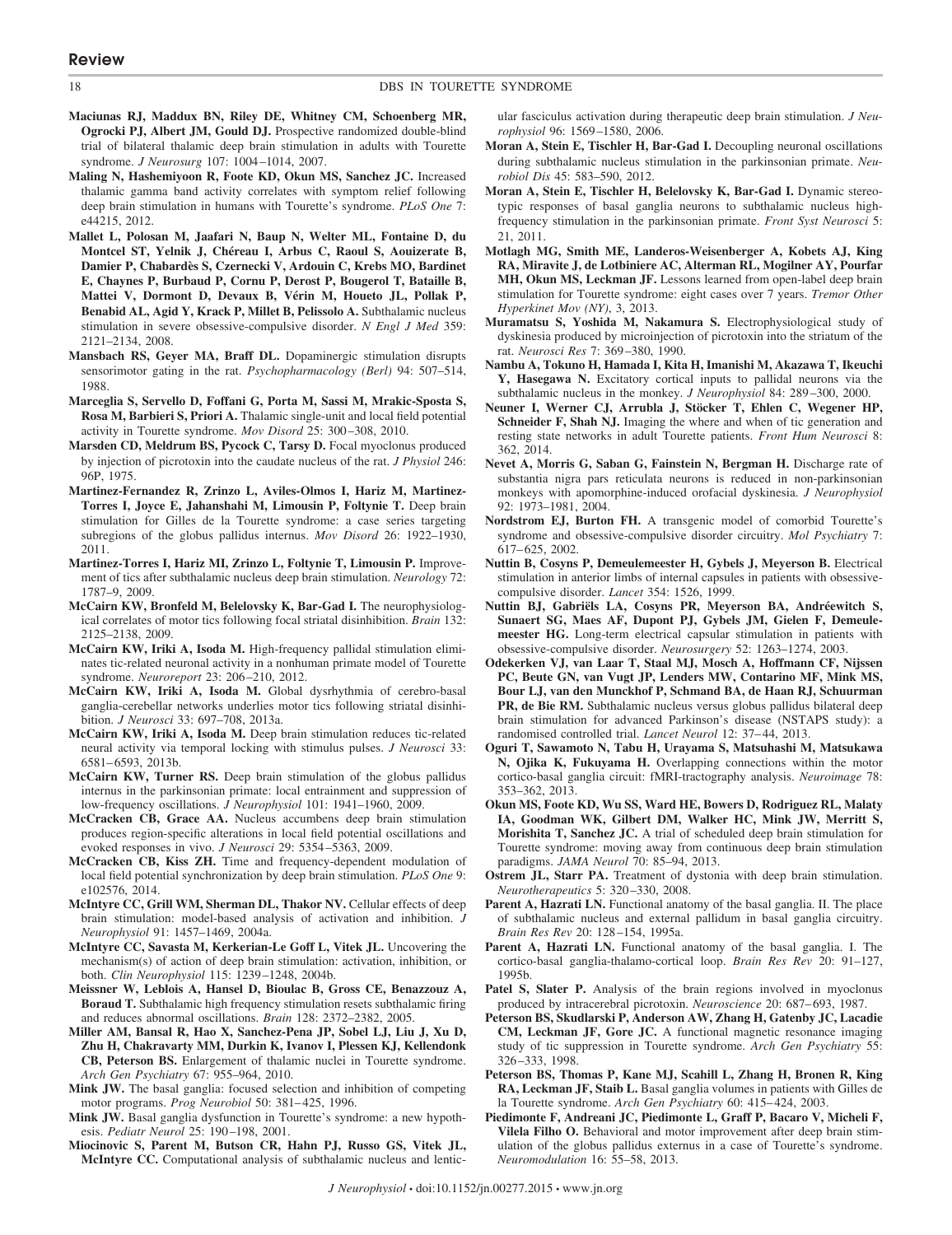**Review**

- **Pogorelov V, Xu M, Smith HR, Buchanan GF, Pittenger C.** Corticostriatal interactions in the generation of tic-like behaviors after local striatal disinhibition. *Exp Neurol* 265: 122–128, 2015.
- **Porta M, Brambilla A, Cavanna AE, Servello D, Sassi M, Rickards H, Robertson MM.** Thalamic deep brain stimulation for treatment-refractory Tourette syndrome: two-year outcome. *Neurology* 73: 1375–1380, 2009.
- **Posch DK, Schwabe K, Krauss JK, Lütjens G.** Deep brain stimulation of the entopeduncular nucleus in rats prevents apomorphine-induced deficient sensorimotor gating. *Behav Brain Res* 232: 130 –136, 2012.
- **Price RA, Kidd KK, Cohen DJ, Pauls DL, Leckman JF.** A twin study of Tourette syndrome. *Arch Gen Psychiatry* 42: 815– 820, 1985.
- **Priori A, Giannicola G, Rosa M, Marceglia S, Servello D, Sassi M, Porta M.** Deep brain electrophysiological recordings provide clues to the pathophysiology of Tourette syndrome. *Neurosci Biobehav Rev* 37: 1063–1068, 2013.
- **Randrup A, Munkvad I, Udsen P.** Adrenergic mechanisms and amphetamine induced abnormal behaviour. *Acta Pharmacol Toxicol (Copenh)* 20: 145– 157, 1963.
- **Raz A, Vaadia E, Bergman H.** Firing patterns and correlations of spontaneous discharge of pallidal neurons in the normal and the tremulous 1-methyl-4-phenyl-1,2,3,6-tetrahydropyridine vervet model of parkinsonism. *J Neurosci* 20: 8559 – 8571, 2000.
- **Rodriguez-Oroz MC, Obeso JA, Lang AE, Houeto JL, Pollak P, Rehncrona S, Kulisevsky J, Albanese A, Volkmann J, Hariz MI, Quinn NP, Speelman JD, Guridi J, Zamarbide I, Gironell A, Molet J, Pascual-Sedano B, Pidoux B, Bonnet AM, Agid Y, Xie J, Benabid AL, Lozano AM, Saint-Cyr J, Romito L, Contarino MF, Scerrati M, Fraix V, Van Blercom N.** Bilateral deep brain stimulation in Parkinson's disease: a multicentre study with 4 years follow-up. *Brain* 128: 2240 –2249, 2005.
- **Roessner V, Plessen KJ, Rothenberger A, Ludolph AG, Rizzo R, Skov L, Strand G, Stern JS, Termine C, Hoekstra PJ, Androutsos C, Aschauer H, Baird G, Bos-Veneman N, Brambilla A, Cardona F, Cath DC, Cavanna AE, Czernecki V, Dehning S, Eapter A, Farkas L, Gadaros J, Hartmann A, Hauser E, Heyman I, Hedderly T, Korsgaard A, Jackson GM, Larsson L, Martino D, Menghetti C, Debes NM, Muller N, Muller-Vahl K, Munchau A, Murphy T, Musil R, Nagy P, Nurnberger J, Oostra B, Paschou P, Pasquini M, Porta M, Rickards H, Robertson MM, Servello D, Tarnok Z, Van Der Griendt J, Verdellen C, Visser-Vandewalle V, Wannag E, Wolanczyck T.** European clinical guidelines for Tourette syndrome and other tic disorders. Part II: Pharmacological treatment. *Eur Child Adolesc Psychiatry* 20: 173–196, 2011.
- **Rubin JE, Terman D.** High frequency stimulation of the subthalamic nucleus eliminates pathological thalamic rhythmicity in a computational model. *J Comput Neurosci* 16: 211–235, 2004.
- **Sadikot AF, Rymar VV.** The primate centromedian-parafascicular complex: anatomical organization with a note on neuromodulation. *Brain Res Bull* 78: 122–130, 2009.
- **Schrock LE, Mink JW, Woods DW, Porta M, Servello D, Visser-Vandewalle V, Silburn PA, Foltynie T, Walker HC, Shahed-Jimenez J, Savica R, Klassen BT, Machado AG, Foote KD, Zhang JG, Hu W, Ackermans L, Temel Y, Mari Z, Changizi BK, Lozano A, Auyeung M, Kaido T, Agid Y, Welter ML, Khandhar SM, Mogilner AY, Pourfar MH, Walter BL, Juncos JL, Gross RE, Kuhn J, Leckman JF, Neimat JA, Okun MS.** Tourette syndrome deep brain stimulation: a review and updated recommendations. *Mov Disord* 30: 448 – 471, 2015.
- Schwalb JM, Hamani C. The history and future of deep brain stimulation. *Neurotherapeutics* 5: 3–13, 2008.
- **Serrien DJ, Orth M, Evans AH, Lees AJ, Brown P.** Motor inhibition in patients with Gilles de la Tourette syndrome: functional activation patterns as revealed by EEG coherence. *Brain* 128: 116 –125, 2005.
- **Servello D, Porta M, Sassi M, Brambilla A, Robertson MM.** Deep brain stimulation in 18 patients with severe Gilles de la Tourette syndrome refractory to treatment: the surgery and stimulation. *J Neurol Neurosurg Psychiatry* 79: 136 –142, 2008.
- **Shields DC, Cheng ML, Flaherty AW, Gale JT, Eskandar EN.** Microelectrode-guided deep brain stimulation for Tourette syndrome: within-subject comparison of different stimulation sites. *Stereotact Funct Neurosurg* 86: 87–91, 2008.
- **Siegfried J, Lippitz B.** Bilateral chronic electrostimulation of ventroposterolateral pallidum: a new therapeutic approach for alleviating all parkinsonian symptoms. *Neurosurgery* 35: 1126 –1129, 1994.
- **Singer HS, Butler IJ, Tune LE, Seifert WE, Coyle JT.** Dopaminergic dsyfunction in Tourette syndrome. *Ann Neurol* 12: 361–366, 1982.
- **Singer HS, Hahn IH, Moran TH.** Abnormal dopamine uptake sites in postmortem striatum from patients with Tourette's syndrome. *Ann Neurol* 30: 558 –562, 1991.
- **Singer HS, Minzer K.** Neurobiology of Tourette's syndrome: concepts of neuroanatomic localization and neurochemical abnormalities. *Brain Dev* 25: S70 –S84, 2003.
- **Sipes TA, Geyer MA.** Multiple serotonin receptor subtypes modulate prepulse inhibition of the startle response in rats. *Neuropharmacology* 33: 441–448, 1994.
- **Smith Y, Parent A.** Neurons of the subthalamic nucleus in primates display glutamate but not GABA immunoreactivity. *Brain Res* 453: 353–356, 1988.
- **Sowell ER, Kan E, Yoshii J, Thompson PM, Bansal R, Xu D, Toga AW, Peterson BS.** Thinning of sensorimotor cortices in children with Tourette syndrome. *Nat Neurosci* 11: 637– 639, 2008.
- **Spiegel EA, Wycis HT, Marks M, Lee AJ.** Stereotaxic apparatus for operations on the human brain. *Science* 106: 349 –350, 1947.
- **Stein E, Bar-Gad I.** Beta oscillations in the cortico-basal ganglia loop during parkinsonism. *Exp Neurol* 245: 52–59, 2013.
- **Stern E, Silbersweig DA, Chee KY, Holmes A, Robertson MM, Trimble M, Frith CD, Frackowiak RS, Dolan RJ.** A functional neuroanatomy of tics in Tourette syndrome. *Arch Gen Psychiatry* 57: 741–748, 2000.
- **Sturm V, Lenartz D, Koulousakis A, Treuer H, Herholz K, Klein JC, Klosterkötter J.** The nucleus accumbens: a target for deep brain stimulation in obsessivecompulsive- and anxiety-disorders. *J Chem Neuroanat* 26: 293–299, 2003.
- **Tarsy D, Pycock CJ, Meldrum BS, Marsden CD.** Focal contralateral myoclonus produced by inhibition of GABA action in the caudate nucleus of rats. *Brain* 101: 143–162, 1978.
- **Tepper JM, Bolam JP.** Functional diversity and specificity of neostriatal interneurons. *Curr Opin Neurobiol* 14: 685– 692, 2004.
- **Tinaz S, Belluscio BA, Malone P, van der Veen JW, Hallett M, Horovitz SG.** Role of the sensorimotor cortex in Tourette syndrome using multimodal imaging. *Hum Brain Mapp* 35: 5834 –5846, 2014.
- **Tokuno H, Kimura M, Tanji J.** Pallidal inputs to thalamocortical neurons projecting to the supplementary motor area: an anterograde and retrograde double labeling study in the macaque monkey. *Exp Brain Res* 90: 635–638, 1992.
- **Tremblay L, Filion M.** Responses of pallidal neurons to striatal stimulation in intact waking monkeys. *Brain Res* 498: 1–16, 1989.
- **Vandewalle V, van der Linden C, Groenewegen HJ, Caemaert J.** Stereotactic treatment of Gilles de la Tourette syndrome by high frequency stimulation of thalamus. *Lancet* 353: 724, 1999.
- **Verkerk AJ, Cath DC, van der Linde HC, Both J, Heutink P, Breedveld G, Aulchenko YS, Oostra BA.** Genetic and clinical analysis of a large Dutch Gilles de la Tourette family. *Mol Psychiatry* 11: 954 –964, 2006.
- **Visser-Vandewalle V, Temel Y, Boon P, Vreeling F, Colle H, Hoogland G, Groenewegen HJ, van der Linden C.** Chronic bilateral thalamic stimulation: a new therapeutic approach in intractable Tourette syndrome. Report of three cases. *J Neurosurg* 99: 1094 –1100, 2003.
- **Viswanathan A, Jimenez-Shahed J, Baizabal Carvallo JF, Jankovic J.** Deep brain stimulation for Tourette syndrome: target selection. *Stereotact Funct Neurosurg* 90: 213–224, 2012.
- **Vitek JL, Chockkan V, Zhang JY, Kaneoke Y, Evatt M, DeLong MR, Triche S, Mewes K, Hashimoto T, Bakay RA.** Neuronal activity in the basal ganglia in patients with generalized dystonia and hemiballismus. *Ann Neurol* 46: 22–35, 1999.
- **Wan FJ, Swerdlow NR.** Sensorimotor gating in rats is regulated by different dopamine-glutamate interactions in the nucleus accumbens core and shell subregions. *Brain Res* 722: 168 –176, 1996.
- **Wang Z, Maia TV, Marsh R, Colibazzi T, Gerber A, Peterson BS.** The neural circuits that generate tics in Tourette's syndrome. *Am J Psychiatry* 168: 1326 –1337, 2011.
- **Waszczak BL, Martin L, Boucher N, Zahr N, Sikes RW, Stellar JR.** Electrophysiological and behavioral output of the rat basal ganglia after intrastriatal infusion of d-amphetamine: lack of support for the basal ganglia model. *Brain Res* 920: 170 –182, 2001.
- **Weiss IC, Feldon J.** Environmental animal models for sensorimotor gating deficiencies in schizophrenia: a review. *Psychopharmacology (Berl)* 156: 305–326, 2001.
- **Welch JM, Lu J, Rodriguiz RM, Trotta NC, Peca J, Ding JD, Feliciano C, Chen M, Adams JP, Luo J, Dudek SM, Weinberg RJ, Calakos N, Wetsel WC, Feng G.** Cortico-striatal synaptic defects and OCD-like behaviours in Sapap3-mutant mice. *Nature* 448: 894 –900, 2007.
- **Welter ML, Mallet L, Houeto JL, Karachi C, Czernecki V, Cornu P, Navarro S, Pidoux B, Dormont D, Bardinet E, Yelnik J, Damier P, Agid Y.** Internal pallidal and thalamic stimulation in patients with Tourette syndrome. *Arch Neurol* 65: 952–957, 2008.